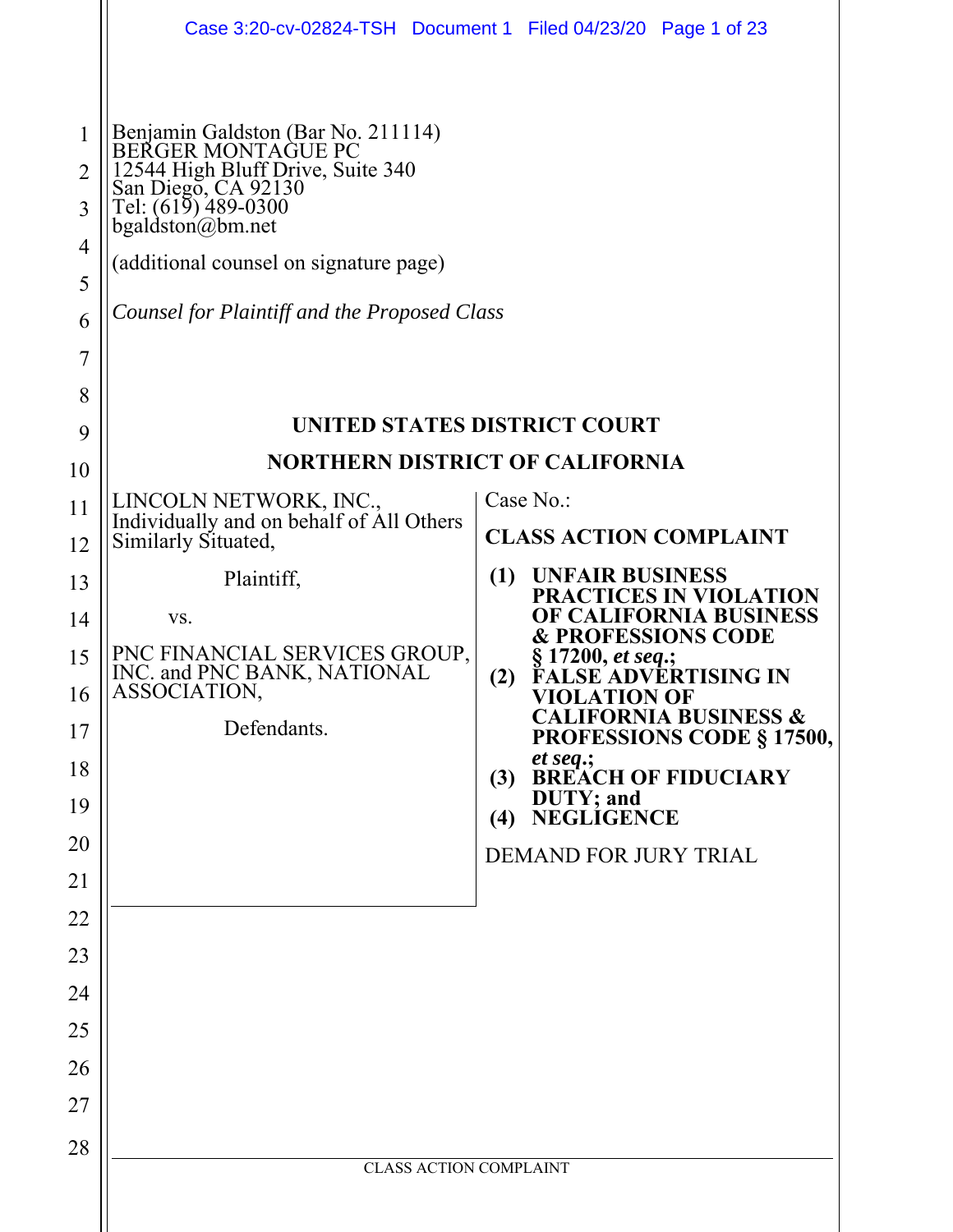## **TABLE OF CONTENTS**

| $\overline{2}$ | Page(s)                                                                                                 |  |  |  |  |
|----------------|---------------------------------------------------------------------------------------------------------|--|--|--|--|
| $\overline{3}$ | I.                                                                                                      |  |  |  |  |
| $\overline{4}$ | II.                                                                                                     |  |  |  |  |
| 5              | A <sub>1</sub>                                                                                          |  |  |  |  |
| 6              | <b>B.</b>                                                                                               |  |  |  |  |
| 7              | Ш.                                                                                                      |  |  |  |  |
| 8              | IV.                                                                                                     |  |  |  |  |
| 9              |                                                                                                         |  |  |  |  |
| 10             | V.                                                                                                      |  |  |  |  |
| 11             | <b>FIRST CAUSE OF ACTION</b><br>Violation of California Business & Professions Code § 17200, et seq 16  |  |  |  |  |
| 12             |                                                                                                         |  |  |  |  |
| 13             | <b>SECOND CAUSE OF ACTION</b><br>Violation of California's False Advertising Law, California Business & |  |  |  |  |
| 14             |                                                                                                         |  |  |  |  |
| 15             | THIRD CAUSE OF ACTION                                                                                   |  |  |  |  |
| 16             |                                                                                                         |  |  |  |  |
| 17<br>18       | <b>FOURTH CAUSE OF ACTION</b>                                                                           |  |  |  |  |
| 19             | VI.<br>20                                                                                               |  |  |  |  |
| 20             |                                                                                                         |  |  |  |  |
| 21             | PRAYER FOR RELIEF<br>VII.<br>20                                                                         |  |  |  |  |
| 22             |                                                                                                         |  |  |  |  |
| 23             |                                                                                                         |  |  |  |  |
| 24             |                                                                                                         |  |  |  |  |
| 25             |                                                                                                         |  |  |  |  |
| 26             |                                                                                                         |  |  |  |  |
| 27             |                                                                                                         |  |  |  |  |
| 28             |                                                                                                         |  |  |  |  |
|                | <b>CLASS ACTION COMPLAINT</b><br>$-i-$                                                                  |  |  |  |  |
|                |                                                                                                         |  |  |  |  |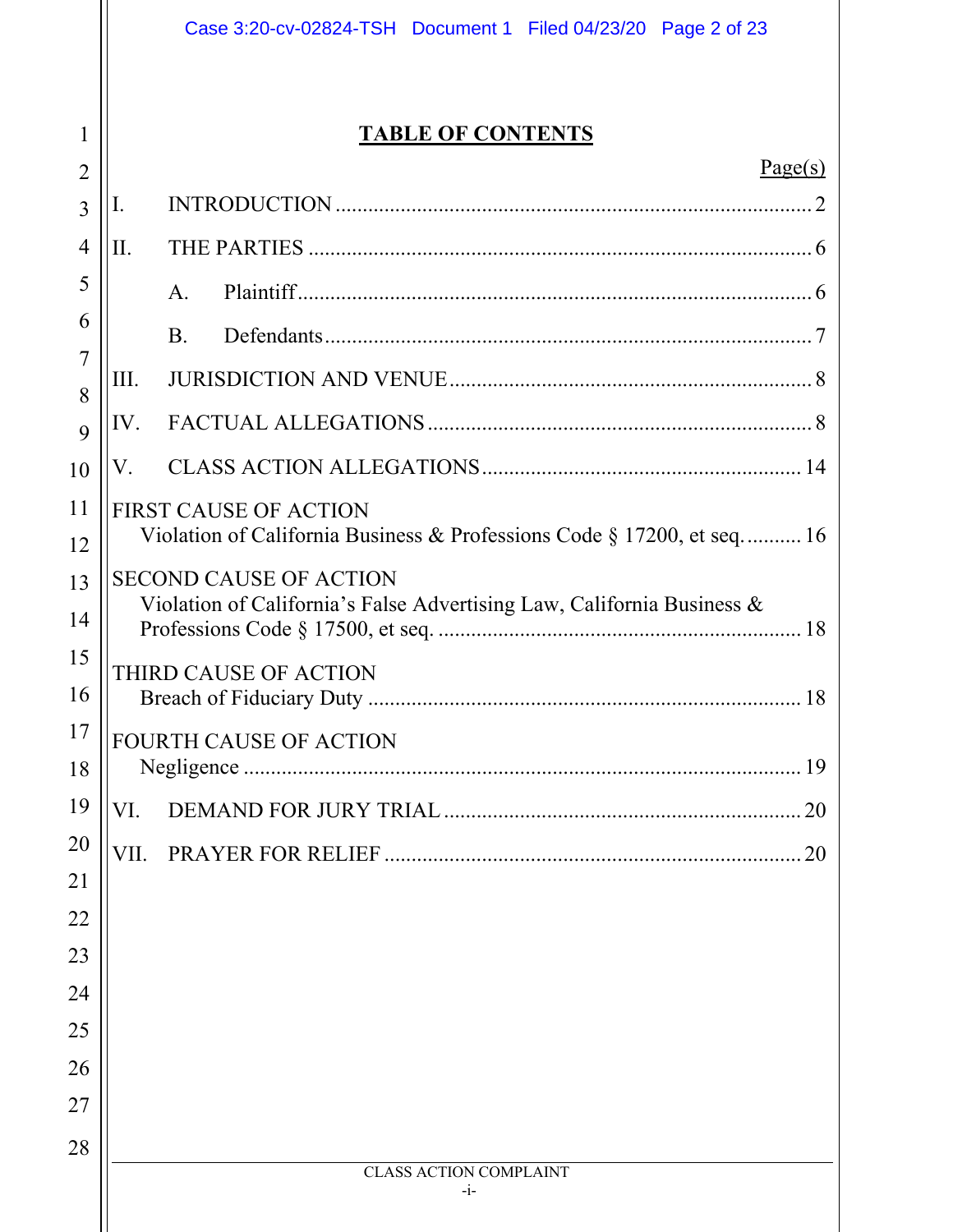Plaintiff Lincoln Network, Inc. ("Lincoln Network" or "Plaintiff") brings this class action complaint on behalf of itself and those similarly situated (collectively, "Plaintiffs") against Defendants PNC Financial Services Group, Inc. ("PNC FSG") and PNC Bank, National Association ("PNC Bank") (collectively, "PNC" or "Defendants"). Plaintiff alleges the following based upon its information and belief and the investigation of its counsel and personal knowledge as to the allegations pertaining to it.

## **I. INTRODUCTION**

1

2

3

4

5

6

7

8

9

11

15

16

17

18

21

24

25

26

27

10 12 13 14 1. Defendant PNC Bank has exploited the Coronavirus crisis to line its pockets with hundreds of millions of taxpayer dollars while compounding the economic hardship suffered by small businesses and independent contractors— "hardworking Americans and businesses that, through no fault of their own, have been adversely impacted by the coronavirus outbreak," according to U.S. Treasury Secretary Steven Mnuchin.

19 20 2. The U.S. Small Business Administration ("SBA") Paycheck Protection Program ("PPP") was intended to help "overcome the challenges" of the Coronavirus crisis and "provide a direct incentive to small businesses to keep their workers on the payroll" by providing SBA-guaranteed loans of up to \$10 million to qualified applicants.<sup>1</sup> Anticipating the massive demand for relief and to ensure non-preferential distribution of funds, the PPP's governing rules required that banks process applications on a "*first-come, first-served*" basis.2

22 23 3. In violation of these rules, California law, and their fiduciary obligations, Defendants favored their own interests by prioritizing larger loan

<sup>&</sup>lt;sup>1</sup> https://www.sba.gov/funding-programs/loans/coronavirus-relief-options/paycheck-protectionprogram-ppp#section-header-4 (last visited April 22, 2020).

<sup>&</sup>lt;sup>2</sup> https://www.sba.gov/sites/default/files/2020-04/PPP--IFRN%20FINAL\_0.pdf (last visited April 22, 2020).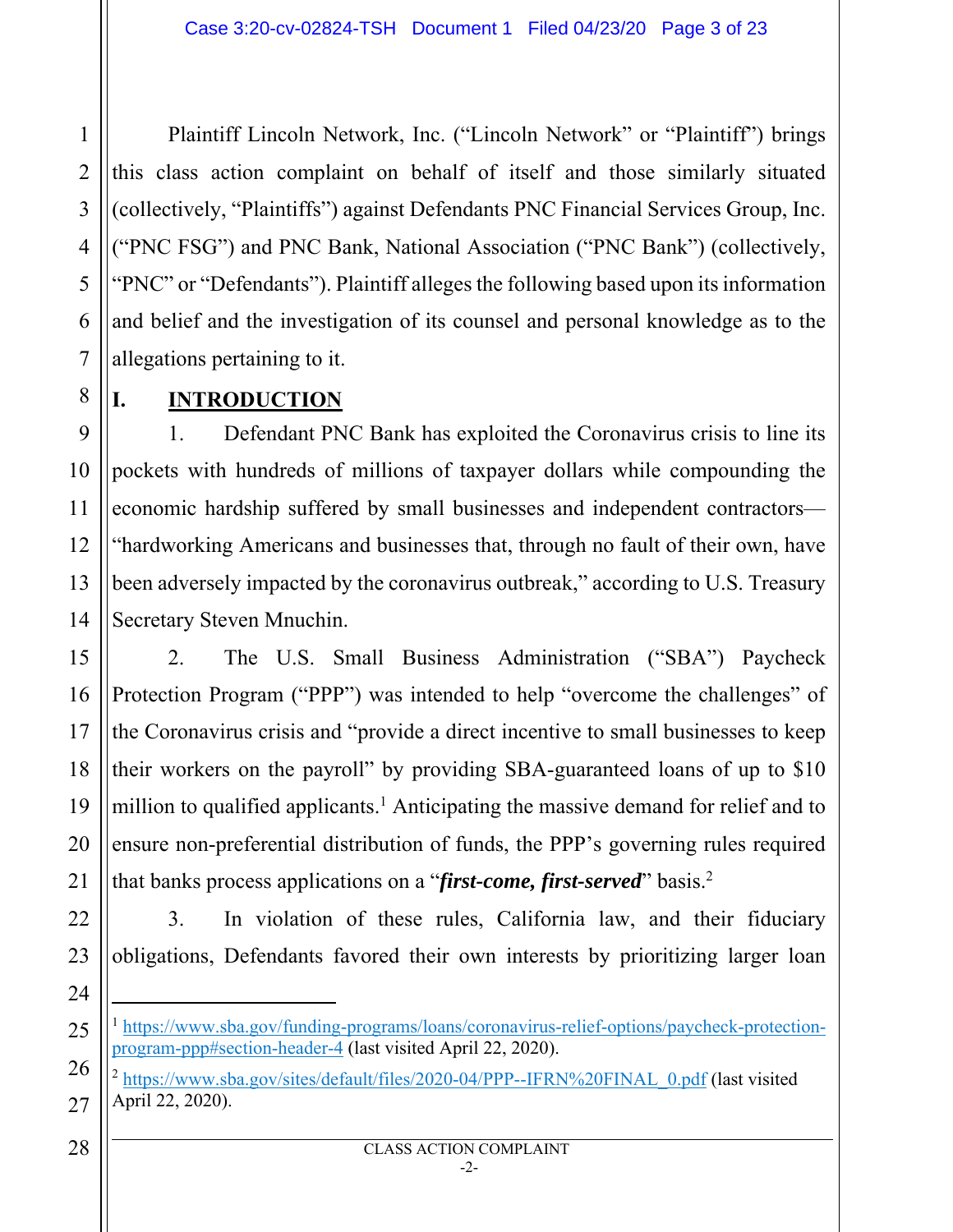1 2 3 applications for bigger businesses and PNC's own banking clients ahead of smaller businesses, independent contractors and applicants who were not existing PNC customers. Indeed, news reports have revealed that banks provided preferential "concierge" treatment for their wealthiest clients, including a two-tiered system providing fast-track procedures for the bank's most valuable customers that avoided cumbersome and buggy online portals which ordinary mom and pop businesses were required to use.<sup>3</sup>

4. For every loan completed, PNC received between 1% and 5% of the loan amount in fees, depending on the amount of the loan. Loans worth less than \$350,000 brought in 5% in fees while loans worth between \$2 million and \$10 million brought in 1% in fees. In total, Defendants and other banks have received approximately *\$10 billion in fees* to date. PNC alone received more than 75,000 applications nationally for PPP loans totaling \$6 billion as of April 15, 2020, according to a recent Pittsburgh Business Times report.4

5. In addition to enormous fees, PNC also benefited from moving bigger and existing customers to the front of the line for PPP loans. For example, PNC's illegal practices enabled it to mitigate its own risk exposure to default by large, existing clients with whom PNC maintained outstanding credit lines or other capital commitments. Additionally, favoring existing customers meant that PNC received the funds deposited into PNC accounts, which improved the bank's liquidity.

6. Meanwhile, PNC bears no risk whatsoever on the SBA loans made under the PPP, and the expedited processes designed to rapidly provide relief

- <sup>3</sup> https://www.nytimes.com/2020/04/22/business/sba-loans-ppp-coronavirus.html (last visited April 23, 2020).
- <sup>4</sup> https://www.bizjournals.com/pittsburgh/news/2020/04/15/pncs-paycheck-protection-programloans-add-up.html (last visited April 22, 2020).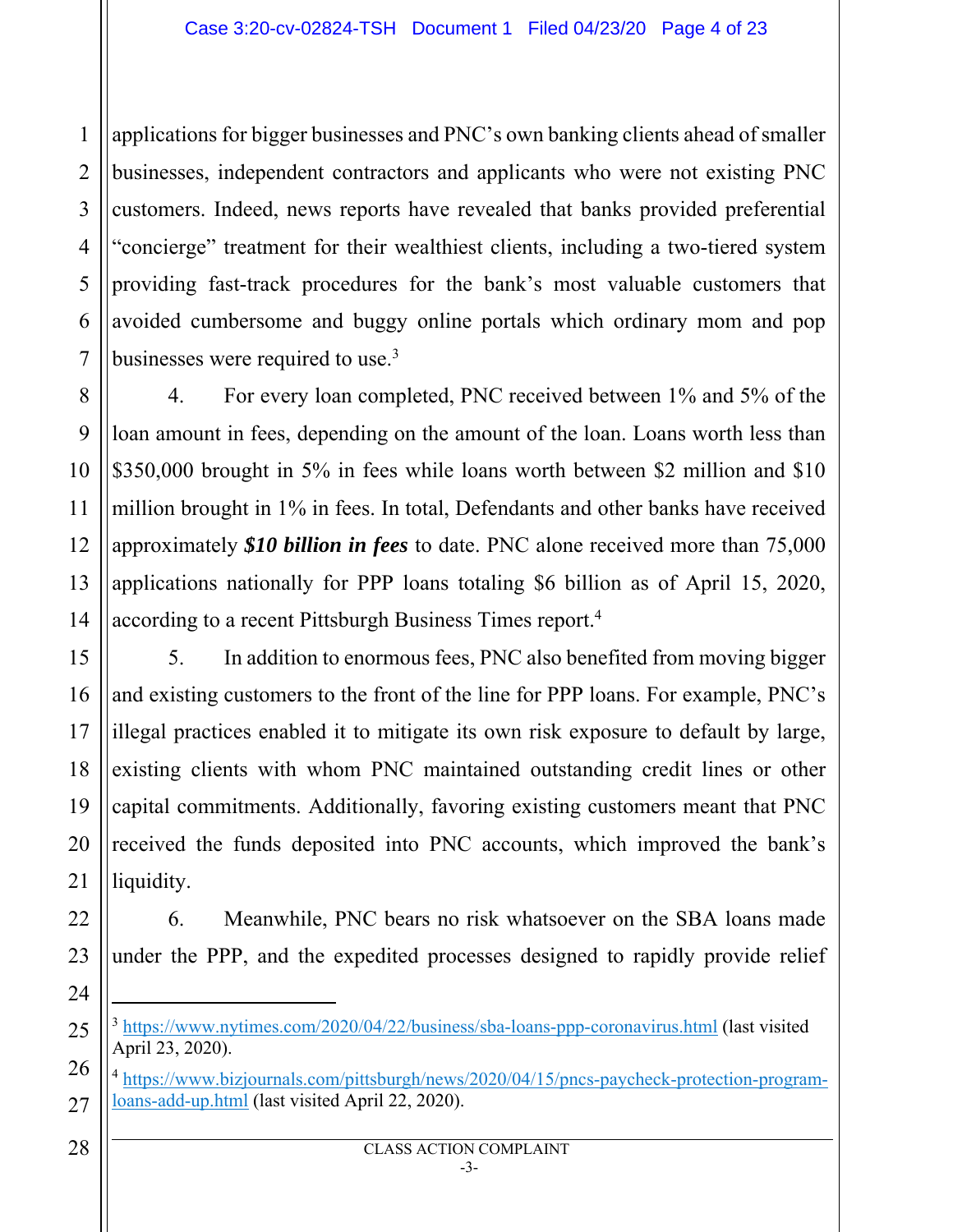meant that PNC and other banks did less work to vet applications than for traditional SBA or other loans.

7. PNC FSG recently highlighted its participation in the PPP during its quarterly earnings conference call with analysts and investors on April 15, 2020. During the call, CEO William Demchak claimed the bank was "[h]elping thousands of business customers apply for emergency relief loans," "providing relief to customers," and "[c]ontinuing to provide liquidity to corporate clients." Selected slides accompanying Mr. Demchak's discussion of the bank's business are below:

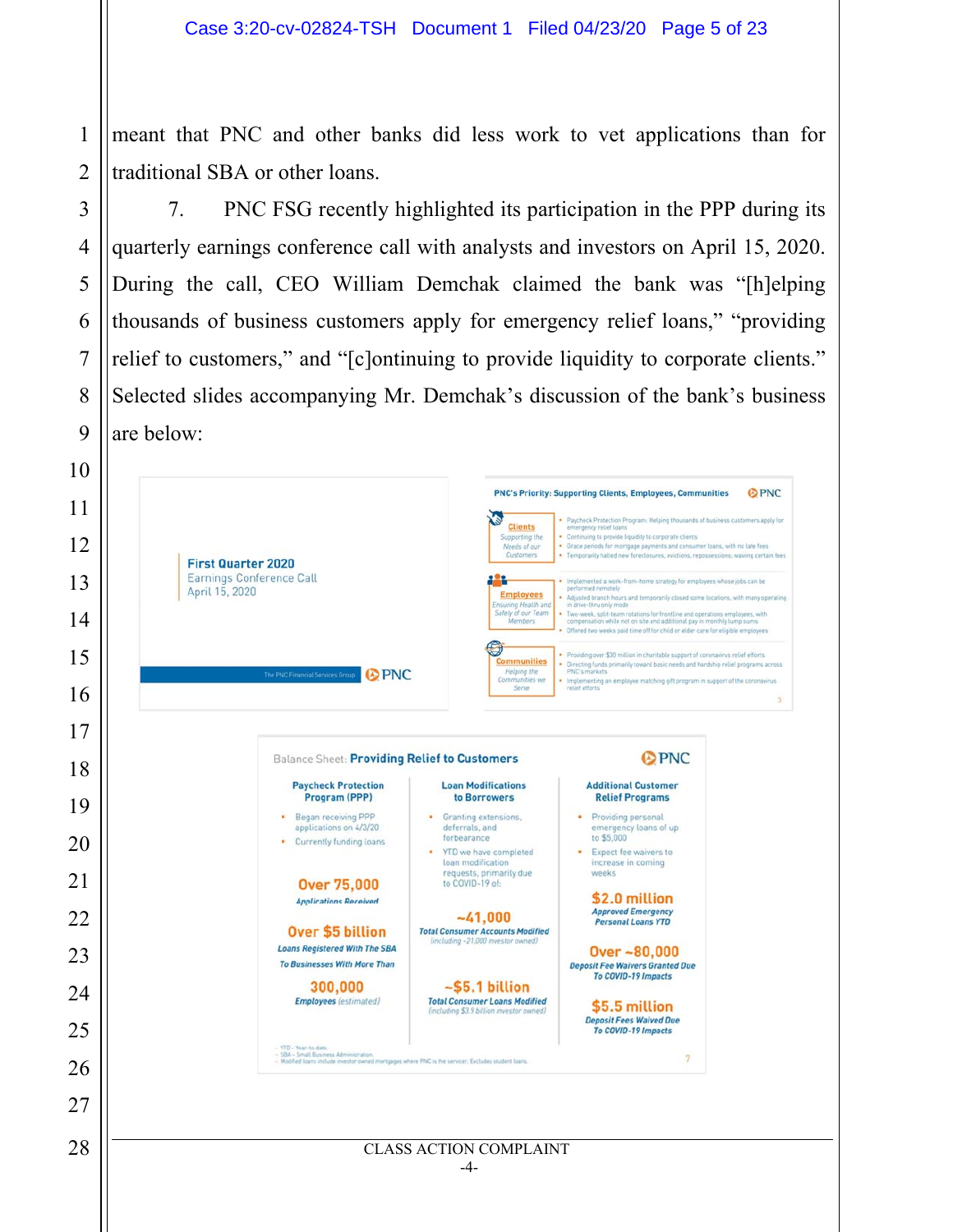8. Mr. Demchak, however, did not disclose that Defendants were violating SBA regulations and requirements, California law, and their fiduciary obligations to borrowers and customers by fast-tracking certain PNC customers and large loan applications over ordinary small businesses like Lincoln Network and others.

9. Plaintiff Lincoln Network's experience applying for a PPP loan through PNC is typical of other Class members. After reading about the program and available funds, Lincoln Network reached out to the PNC on March 27, 2020, asked for guidance to prepare and submit a PPP loan application as soon as possible. PNC advised Lincoln Network to submit an application through its online portal, stating "we're here for you" and "PNC is committed to helping [its] customers and business owners with the Paycheck Protection Program." However, Defendants also admonished that "customers should not go to the Branches [sic] or contact our Customer Care center as they will not be able to assist with the online application process." Non-PNC customers were told they would only be able to apply through PNC's online portal one week later.

10. Lincoln Network is, and has been since 2017, a PNC small business banking customer. On April 3, 2020, the very first day that lenders were permitted to accept applications, Lincoln Network submitted all required documentation to PNC seeking a loan of \$253,516.48. Accordingly, the Lincoln Network's loan amount was within the bottom tier of potential fees that PNC could earn by processing the application. However, based on the "first-come, first-served" rule, Lincoln Network's application should have been promptly submitted to the SBA. Instead, PNC apparently delayed submitting its application. On April 17, 2020, PNC informed Lincoln Network via email that its application had not been timely submitted. Instead, a bank representative told Lincoln Network that PNC was "getting all the apps [applications] that didn't make it in ready so as soon as [sic]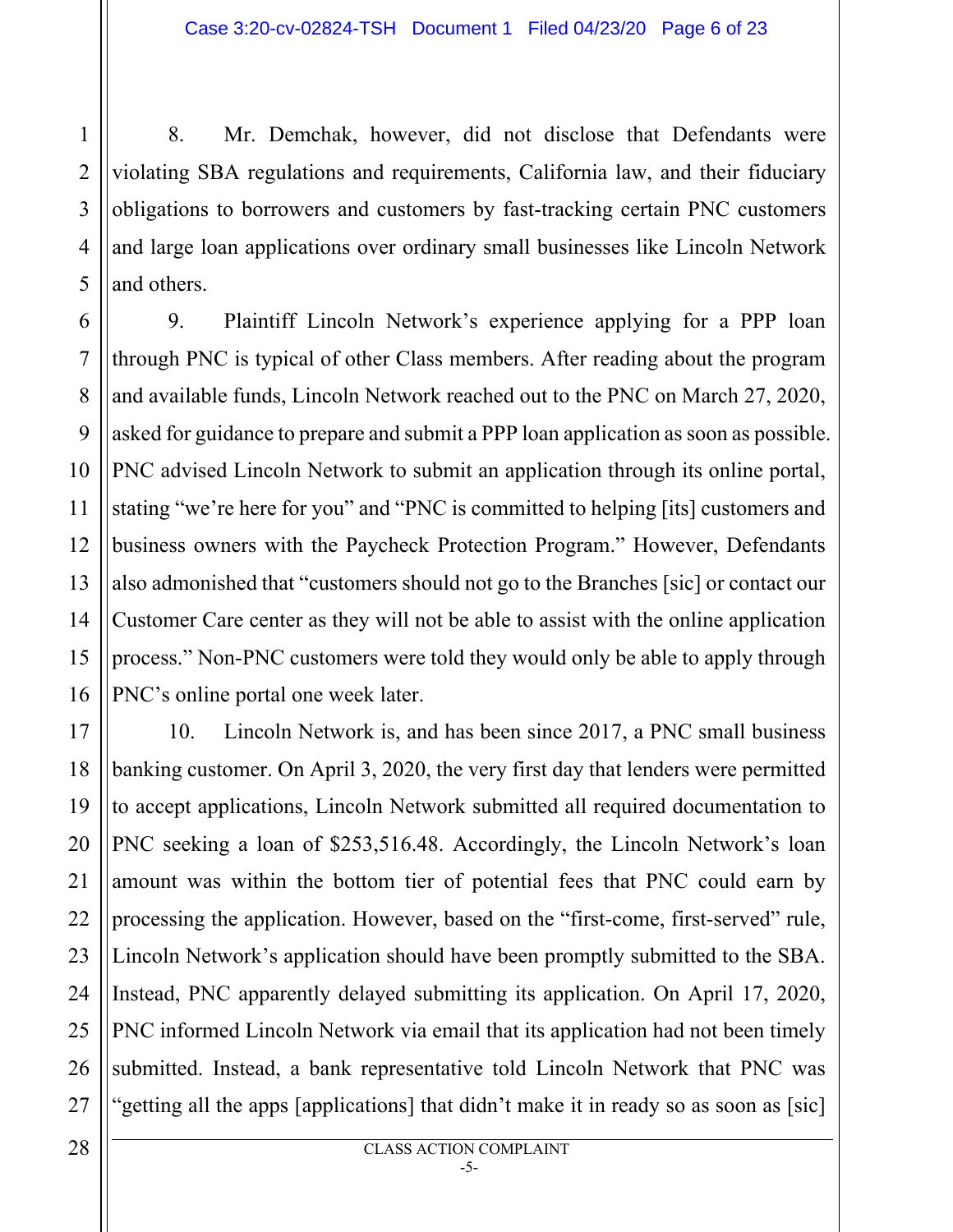1 2 3 4 5 government puts more money in we can submit." On April 18, 2020, PNC claimed without explanation that it was "unable to complete the review and SBA registration process" for Lincoln Network's PPP loan application "before the SBA announced on its website that it is unable to accept new applications for the PPP program because the authorized funding has been fully allocated."

11. At no time did PNC disclose and Plaintiff was unaware that PNC was violating the PPP governing rules by favoring existing PNC customers and applicants seeking larger loans and putting smaller borrowers like Lincoln Network to the back of the queue or not submitting their application at all.

10 12 13 14 15 16 12. As of the date of this Complaint, Plaintiff and other members of the proposed Class have suffered enormous and potentially irreversible damages. For example, unlike those favored by PNC and other big banks, Plaintiff and other Class members have not received funds or approval of their loan applications. Additionally, the delay caused by PNC's misrepresentations and omissions caused hardship, including business cessation, for many applicants who were and are desperately seeking a lifeline through the PPP.

13. Through this litigation, Plaintiff seeks an injunction preventing PNC from continuing its illegal business practices, compensation for the harms caused by misconduct alleged herein, and all other relief that the Court deems appropriate.

**II. THE PARTIES** 

6

7

8

9

11

17

18

19

20

21

22

23

24

## **A. Plaintiff**

14. Plaintiff Lincoln Network, Inc. is a 501(c)(3) tax exempt organization incorporated in Delaware with its primary business address at 2443 Fillmore Street, #380-3386, San Francisco, CA 94115.

25 26 27 15. Lincoln Network's mission is to build a community of innovators who embrace technology and educate the public about platforms and policies that advance liberty. In particular, Lincoln Network is dedicated to increasing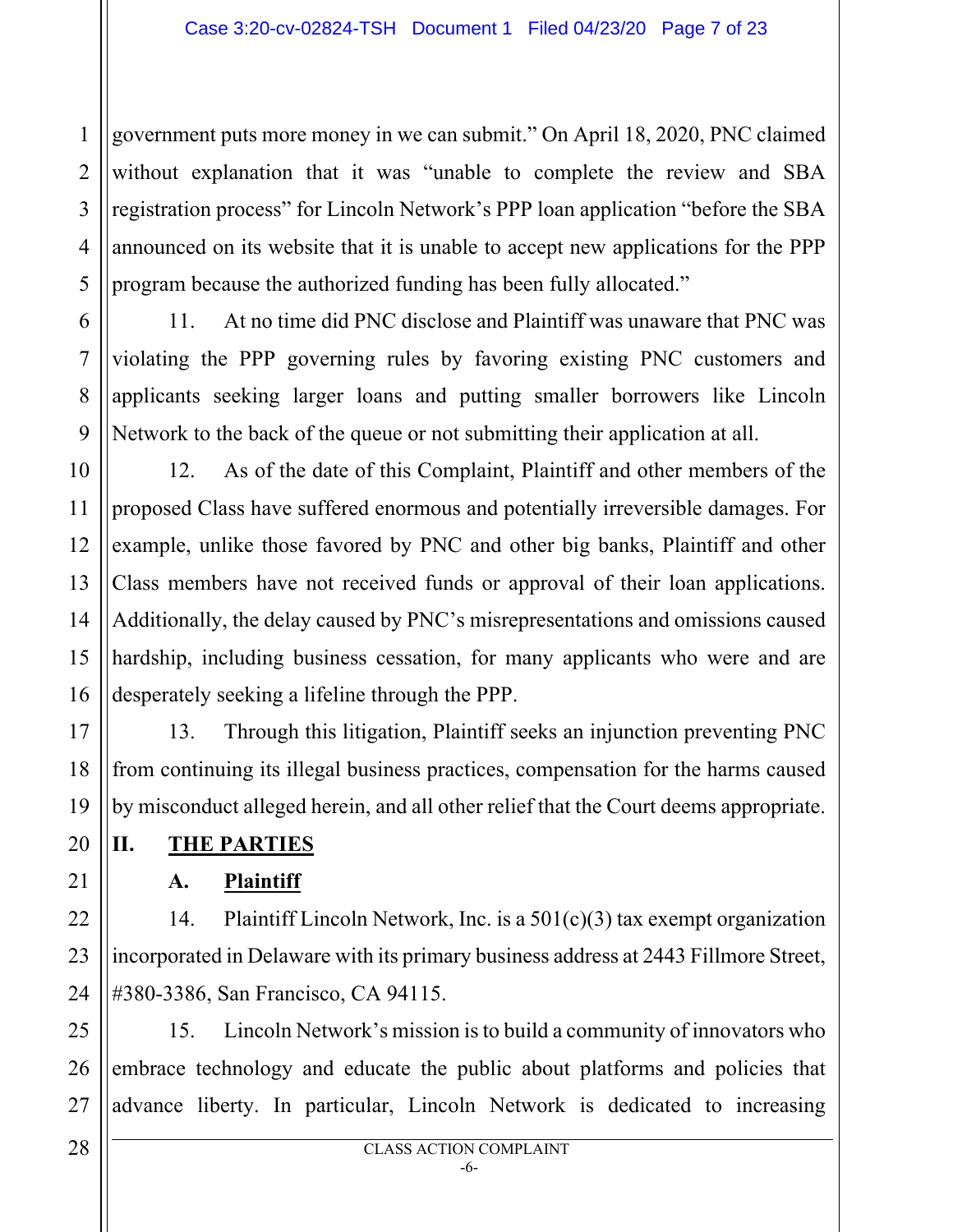1 2 3 government efficiency, effectiveness and responsiveness through technology and innovation to better serve the public while increasing individual liberty and economic opportunity for all Americans.

16. Lincoln Network is, and at all relevant times was, a small business banking customer of Defendants since 2017.

17. At all times relevant herein, Lincoln Network met all applicable requirements to obtain loan funds under the PPP.

**B. Defendants** 

4

5

6

7

8

9 10 11 12 13 14 15 16 17 18 19 20 21 18. Defendant PNC Financial Services Group, Inc. is a national commercial bank, financial services provider, and bank holding company incorporated in the Commonwealth of Pennsylvania with its principal business address at 300 Fifth Avenue, Pittsburgh, PA 15222. According to its most recent annual report on Form 10-K filed with the U.S. Securities and Exchange Commission ("SEC") on March 2, 2020, PNC FSG is "one of the largest diversified financial services companies in the United States," operating businesses across the U.S., including Defendant PNC Bank, National Association, engaged in corporate and institutional banking and asset management, as well as retail banking. As of December 31, 2019, PNC FSG's consolidated total assets, total deposits and total shareholders' equity were \$410.3 billion, \$288.5 billion and \$49.3 billion, respectively. *Id*. PNC FSG's "largest source of liquidity . . . is the customer deposit base generated by our banking business." *Id*. at 66.

25 19. Defendant PNC Bank, National Association ("PNC Bank") is a national commercial bank and wholly owned subsidiary of PNC FSG with its principal business address at 300 Fifth Avenue, Pittsburgh, PA 15222. PNC Bank is one of the largest SBA lenders currently participating in the PPP.

22

23

24

26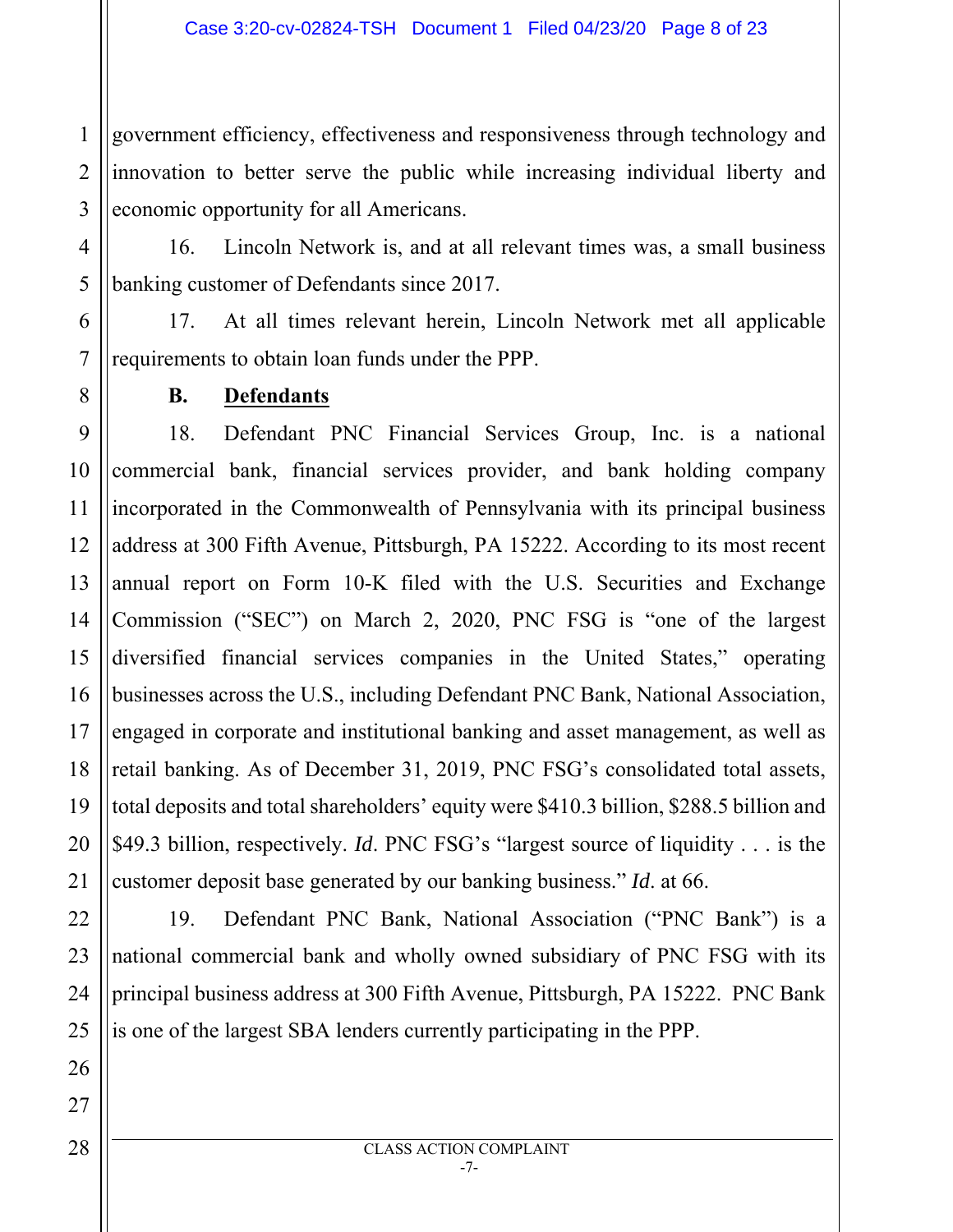1 2

3

4

5

6

## **III.** JURISDICTION AND VENUE

20. The Court has original jurisdiction over this matter under the Class Action Fairness Act, 28 U.S.C. § 1332(d), because this is a class action in which (i) at least some of the members of the proposed Class have different citizenship from the Defendants; (ii) the proposed Class consists of more than 100 persons or entities; and (iii) the claims of the proposed Class members collectively exceed \$5 million.

21. The Court has personal jurisdiction over Defendants because they do business in this District and a substantial number of events giving rise to the claims asserted herein took place in California.

22. Venue is proper in this District pursuant to 28 U.S.C. § 1391(b)(2) because a substantial number of the events giving rise to the claims asserted herein took place in this District. For example, Plaintiff's principal place of business is located in San Francisco and Defendants marketed, promoted, and received applications for PPP loans within this District. Pursuant to California Civil Code §§ 1770 and1780(d), Plaintiff is filing concurrently with this Complaint an affidavit stating facts showing that this action has been commenced in San Francisco County as a proper place for the trial of the action. *See* Exhibit A.

## **IV. FACTUAL ALLEGATIONS**

23. The Coronavirus Aid, Relief, and Economic Security (CARES) Act, signed into law on March 27, 2020, allocated \$349 billion in taxpayer funds to the SBA to make low interest "forgiveable" loans through the PPP to qualifying small businesses, non-profits and independent contractors. Congress enacted the legislation to help keep workers employed and paid amid the Coronavirus pandemic and economic downturn. PPP loans are 100% federally guaranteed; meaning, the banks that originate PPP loans bear no risk unlike loans made using their own funds.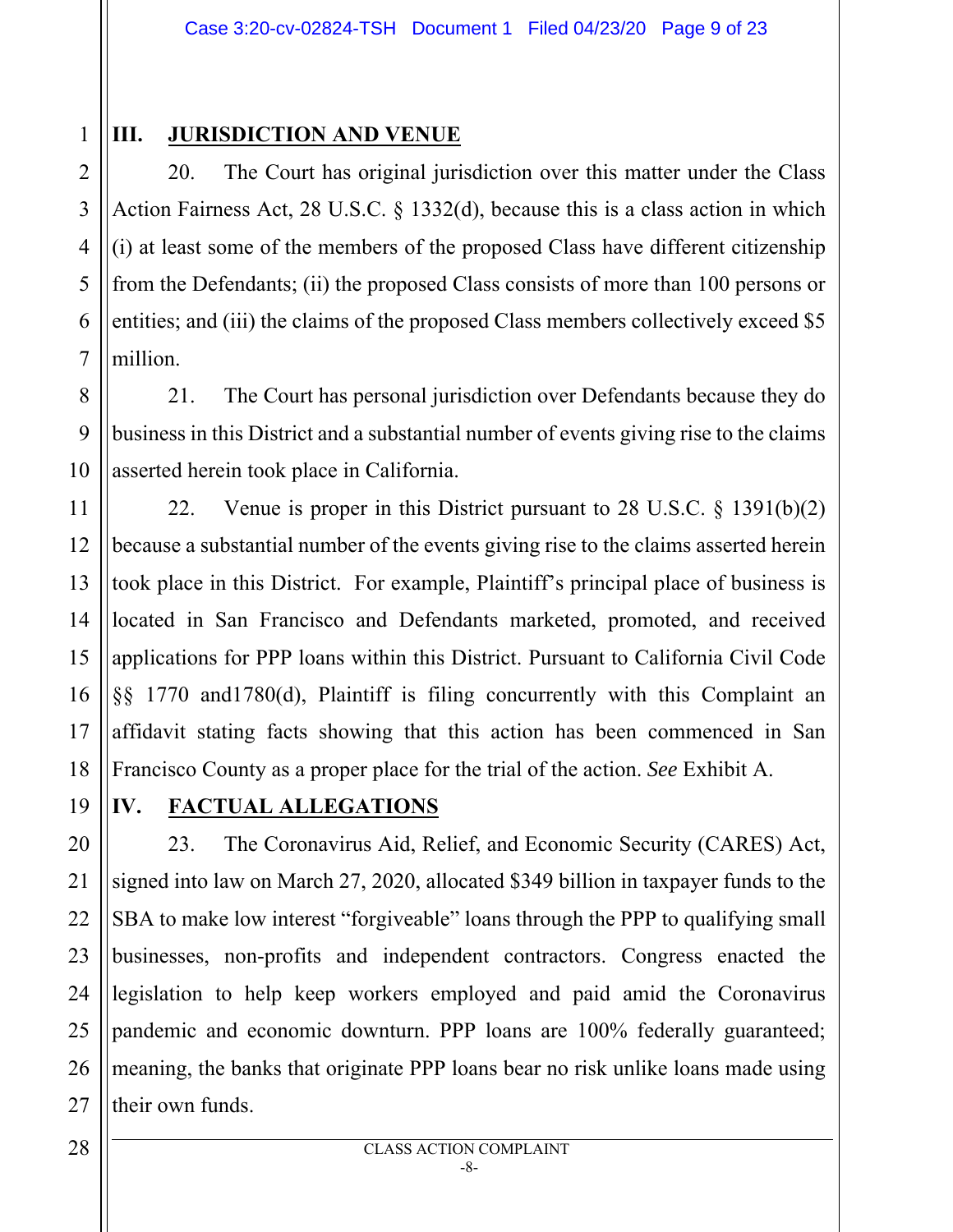24. As an approved SBA lender, Defendants are required to "service and liquidate all covered loans made under the Paycheck Protection Program in accordance with PPP Loan Program Requirements," including any SBA rules or guidance, pursuant to the SBA Lender Agreement they signed.<sup>5</sup> In particular, PNC, like all SBA lenders participating in the PPP program, must process applications on a "*first-come, first-served*" basis.

8 9 10 12 13 25. Moreover, all SBA lenders including Defendants "must act ethically" and may not, among other things, (i) self-deal; (ii) have a real or apparent conflict of interest with a borrower; (iii) knowingly misrepresent or make a false statement to the SBA; (iv) engage in conduct reflecting a lack of business integrity or honesty; or (v) engage in any activity which taints the bank's objective judgment in evaluating the loan. *See* 13 CFR Part 120.140. Defendants breached these duties, as well as California law and their fiduciary obligations.

14 26. Critically, because each loan will be registered under a Taxpayer Identification Number, small business owners could only apply *once* for a loan through the PPP. Borrowers could not submit multiple applications through different banks. In submitting its PPP loan applications to Defendants, Plaintiff was precluded from seeking PPP relief through a different lender that was not engaging in the same improper practices as Defendants.

27. According to the SBA Office of Advocacy, in 2018, the country had 30.2 million small businesses, representing 99.9% of all U.S. businesses and 47.5% of all employees in the U.S. Of these 30.2 million U.S. small businesses, 22 million are individually operated, with no employees other than the owner.

28. In 2018, the average loan amount backed by the SBA was \$107,000.

<sup>5</sup> https://www.sba.gov/sites/default/files/2020-04/PPP--Agreement-for-New-Lenders-Banks-Credit-Unions-FCS-w-seal-fillable.pdf (last visited April 22, 2020).

1

2

3

4

5

6

7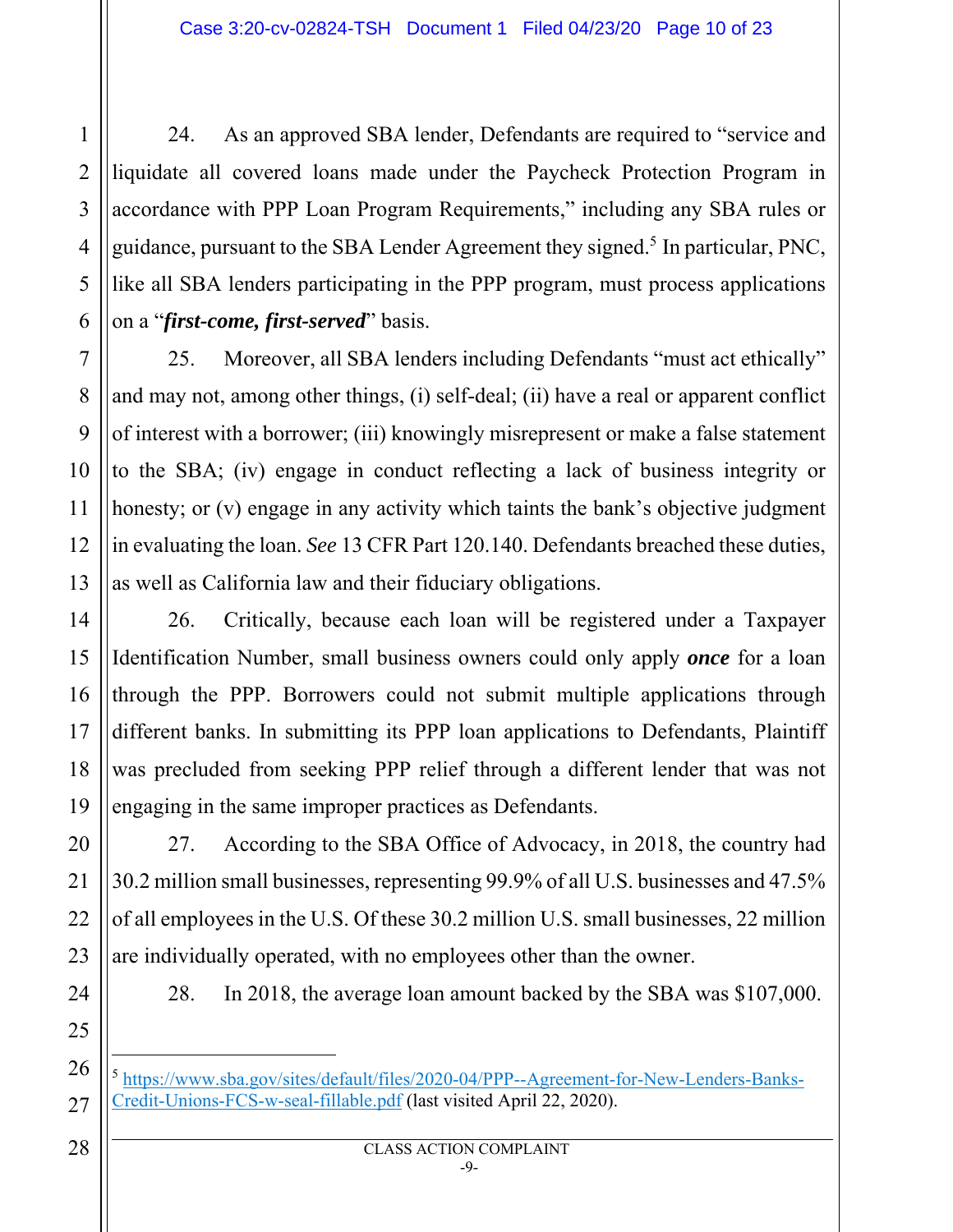29. Beginning on April 3, 2020, small businesses and sole proprietorships could apply for and receive loans through the PPP. Beginning on April 10, 2020, independent contractors and self-employed individuals could apply for and receive such loans. The last day to apply for and receive a loan through the PPP is June 30, 2020.

30. Loans through the PPP were time-sensitive as they were to be administered on a "first-come, first-served" basis. Consequently, loans should have been considered by banks in the order in which they were received, rendering the loan amount insignificant.

31. Lenders of PPP loans earned varying percentages of origination fees, based on the loan amount: 5% on loans not more than \$350,000; 3% on loans more than \$350,000 but less than \$2,000,000; and 1% on loans more than \$2,000,000.

32. Because of the tiered percentage-based origination fees, lenders were financially incentivized to approve of larger loans ahead of smaller ones: one percent fees on a \$5,000,000 loan would earn a bank \$50,000 while five percent on a \$350,000 loan would earn \$17,500.

33. The SBA tracked the numbers of approved loans and dollars for both the first 10 days of the PPP (April 3 through April 13, first chart) and through the last 3 days (April 14 through April 16, second chart).

| <b>Loan Size</b>           | <b>Approved</b><br><b>Loans</b> | <b>Approved</b><br><b>Dollars</b> | $%$ of<br>Count | $%$ of<br><b>Amount</b> |
|----------------------------|---------------------------------|-----------------------------------|-----------------|-------------------------|
| \$150K and<br><b>Under</b> | 725,058                         | \$37,178,984,187                  | 70.05%          | 15.02%                  |
| >\$150K - \$350K           | 156,590                         | \$35,735,615,983                  | 15.13%          | 14.44%                  |
| >\$350K - \$1M             | 102,473                         | \$59,291,602,643                  | 9.90%           | 23.95%                  |
| $> $1M - $2M$              | 31,176                          | \$43,278,883,532                  | 3.01%           | 17.48%                  |
| $> $2M - $5M$              | 16,516                          | \$49,288,997,593                  | 1.60%           | 19.91%                  |
| > \$5M                     | 3,273                           | \$22,769,309,582                  | 0.32%           | 9.20%                   |

Overall average loan size is \$239,152.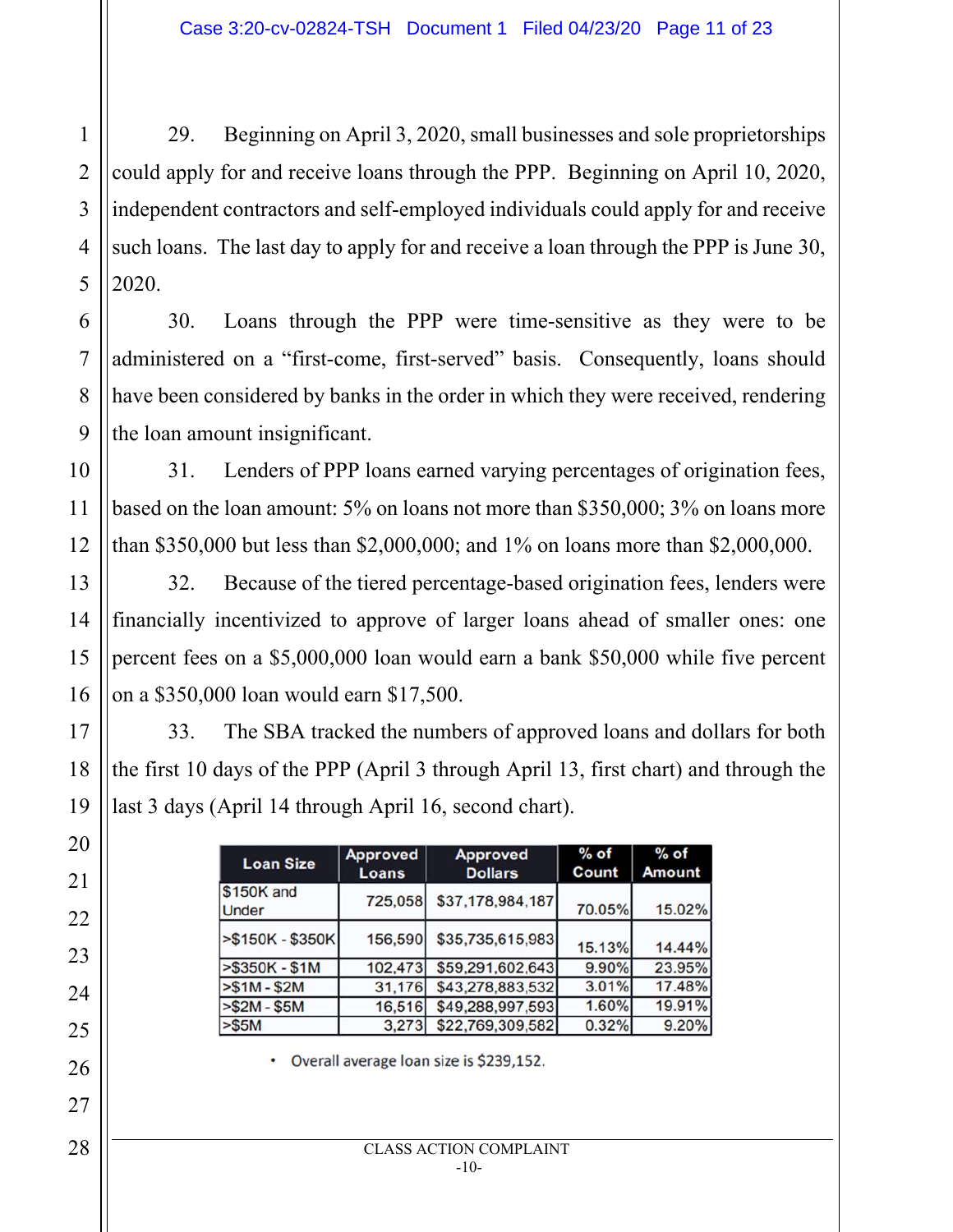34. Not only was the overall average loan size greater during the first ten days (see charts above: \$239,152 vs. \$206,000), but the number of approved loans for applications under \$350,000 was significantly greater in the last three days before PPP funds ran out when compared to the first ten days: 881,648 approved loans in the first ten days versus 1,453,954 approved loans as of the last day PPP funds were available. In the period between April 14 through April 16, 572,306 loans were approved, representing a 65% increase.

| <b>Loan Size</b> |           | <b>Approved Loans Approved Dollars</b> | % of Count | $%$ of<br><b>Amount</b> |
|------------------|-----------|----------------------------------------|------------|-------------------------|
| \$150K and Under | 1,229,893 | \$58,321,791,761                       | 74.03%     | 17.04%                  |
| >\$150K - \$350K | 224,061   | \$50,926,354,675                       | 13.49%     | 14.88%                  |
| >\$350K - \$1M   | 140,197   | \$80,628,410,796                       | 8.44%      | 23.56%                  |
| $> $1M - $2M$    | 41,238    | \$57,187,983,464                       | 2.48%      | 16.71%                  |
| $> $2M - $5M$    | 21,566    | \$64,315,474,825                       | 1.30%      | 18.79%                  |
| $>$ \$5M         | 4.412     | \$30,897,983,582                       | 0.27%      | 9.03%                   |

• Overall average loan size is \$206K.

35. That 65% increase is even more telling when compared with the difference in approved loans for applications above \$2,000,000 for the same period. In the first ten days, 19,789 loans were approved versus 25,978 loans approved as of the last day PPP funds were available, meaning that 6,189 loans were approved between April 14 through April 16, equaling a 31% increase.

36. With such varying data, it is clear that lenders such as Defendants did not process loans on a "*first-come, first-served*" basis as required by the SBA, but that the loan amount influenced when it was processed and approved.

37. Plaintiff learned of the CARES Act and PPP when it was passed and was signed into law by President Trump.

38. On March 27, 2020, Plaintiff received two separate marketing emails from Defendants notifying it that PNC would be offering PPP loans and urging Plaintiff to submit an application.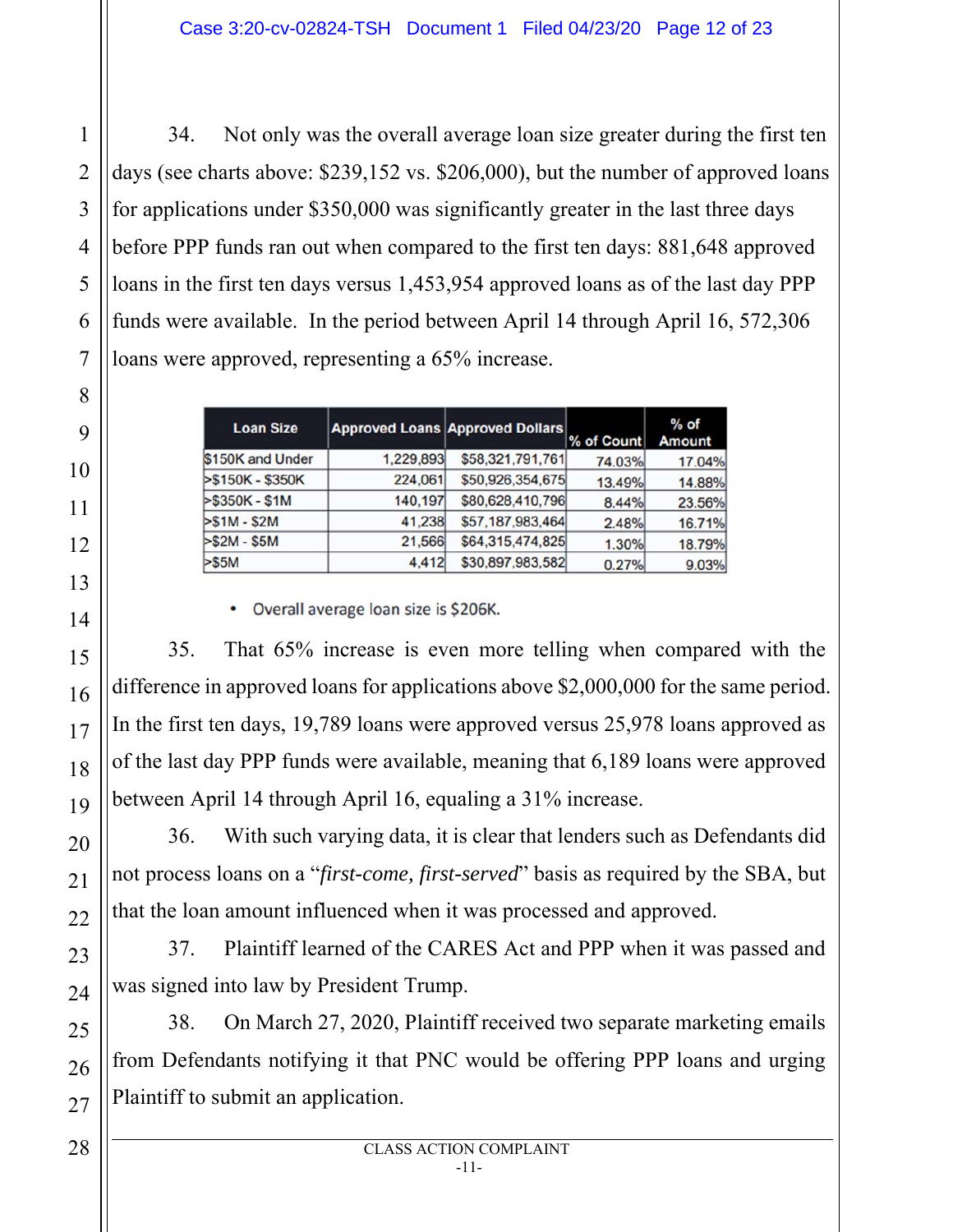39. On April 3, 2020, Plaintiff submitted an application for loan assistance through the PPP with Defendants. Plaintiff applied for a loan through the PPP in order to keep employees on the payroll, as well as to pay rent and other utilities. Plaintiff chose to submit a loan application with Defendants because it conducts business banking with them.

40. The following day, April 4, 2020, Plaintiff received an email communication from Defendants acknowledging receipt of and thanking Plaintiff for its loan application.

41. Nearly two weeks later, on April 16, 2020, Defendants notified Plaintiff that "PNC has completed its review of your application and it is being submitted to the Small Business Administration (SBA)."

| Submitted | <b>Completed Review</b>                                                                                                                   |                          | Submitting to SBA             | Initiating Closing |
|-----------|-------------------------------------------------------------------------------------------------------------------------------------------|--------------------------|-------------------------------|--------------------|
|           |                                                                                                                                           | <b>Submitting To SBA</b> |                               |                    |
|           | <b>Business Name:</b>                                                                                                                     | NETWORK INC.             | LINCOLN NETWORK INC L LINCOLN |                    |
|           | <b>Confirmation Number:</b>                                                                                                               | 27043                    |                               |                    |
|           | Status As Of:                                                                                                                             |                          | April 16, 2020 at 08:49 AM ET |                    |
|           | PNC has completed its review of your application and it is being submitted to<br>the Small Business Administration (SBA).                 |                          |                               |                    |
|           | If we need additional information or documents to complete the processing of<br>your application, we will contact you via email.          |                          |                               |                    |
|           | Information about your application status will not be available through our<br>branches or Customer Service Contact Centers.              |                          |                               |                    |
|           | Note that the PPP program has a dollar limit and applications may not be<br>approved by the SBA prior to the program limit being reached. |                          |                               |                    |

42. However, based on the "first-come, first-served" rule, Lincoln Network's application should have been promptly submitted to the SBA. Instead, PNC apparently delayed submitting the application. On April 17, 2020, PNC informed Lincoln Network via email that its application had not been timely submitted to the SBA. Instead, a bank representative told Lincoln Network that

1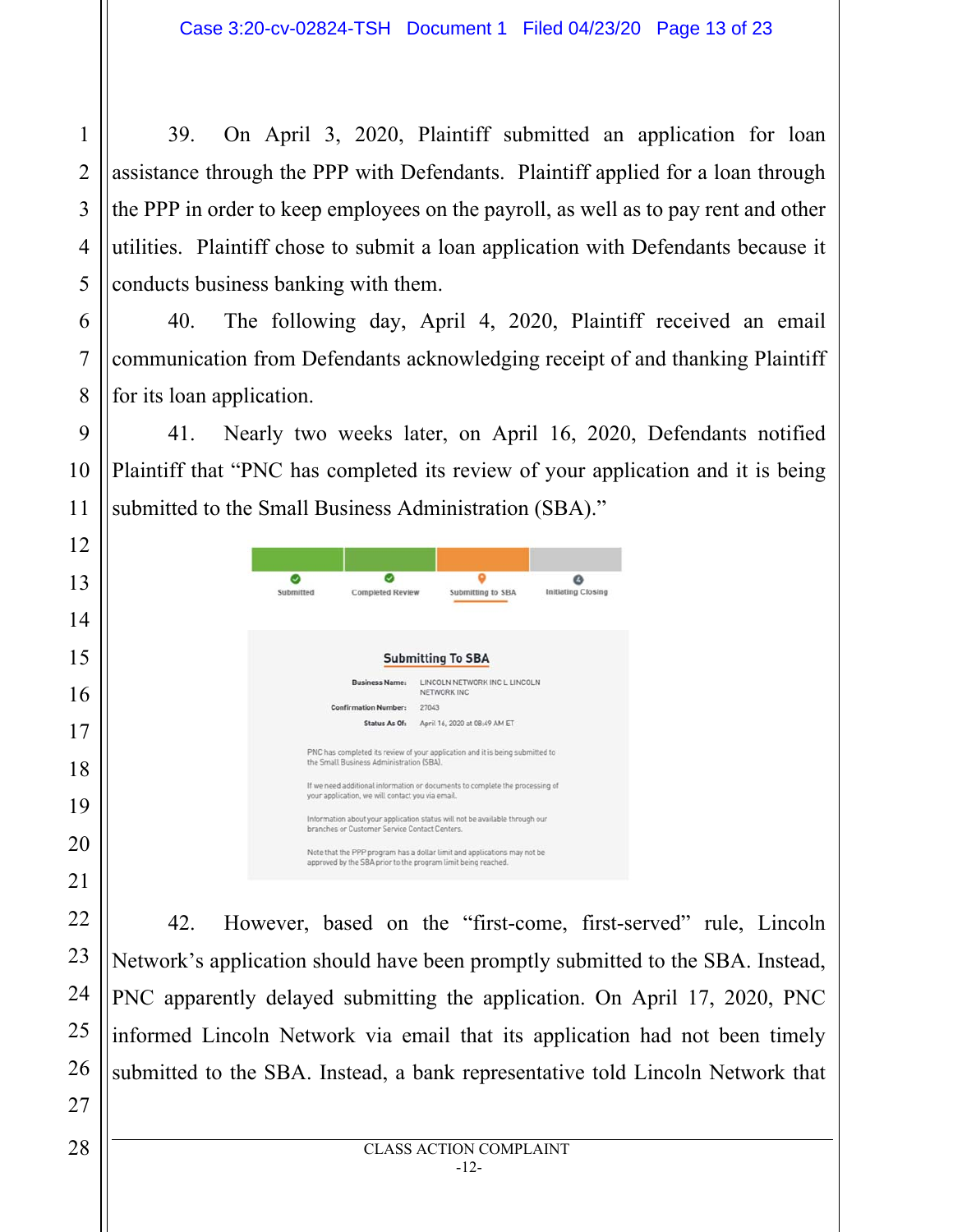1 2 3 4 PNC was "getting all the apps [applications] that didn't make it in ready so as soon as [sic] government puts more money in we can submit." On April 18, 2020, PNC claimed without explanation that it was "unable to complete the review and SBA registration process" for Lincoln Network's PPP loan application "before the SBA announced on its website that it is unable to accept new applications for the PPP program because the authorized funding has been fully allocated."

43. There has been no further communication from Defendants about the status of Plaintiff's loan application.

44. Because Plaintiff submitted an application for a loan through the PPP with Defendants, it was denied access to funds that would have helped it during this economic crisis and was prevented from seeking assistance from a different lender.

45. Defendants claim they "discourage<sup>[]</sup> misconduct" and "maintain<sup>[]</sup> a corporate culture that emphasizes complying with" laws and regulations.

46. However, Defendants misled and deceived their clients, including Plaintiff, into believing applications for loans through the PPP were processed in the order received with no regard to loan amount, when in fact the loan amount certainly influenced the order in which loans were processed and approved.

47. If Defendants had not misled and deceived their small business clients, such clients could have submitted their applications for loans through the PPP with other lenders that were following the required "first-come, first-served" application processing order. Because small businesses were only allowed to submit one application for PPP loans, they could not go to another lender for assistance.

48. Defendants knew their clients trusted them and believed they would administer the PPP as required but chose to exploit their clients' trust. As a result of Defendants' greed and focus on their own financial incentives, countless small businesses were prevented from benefitting from the program designed to help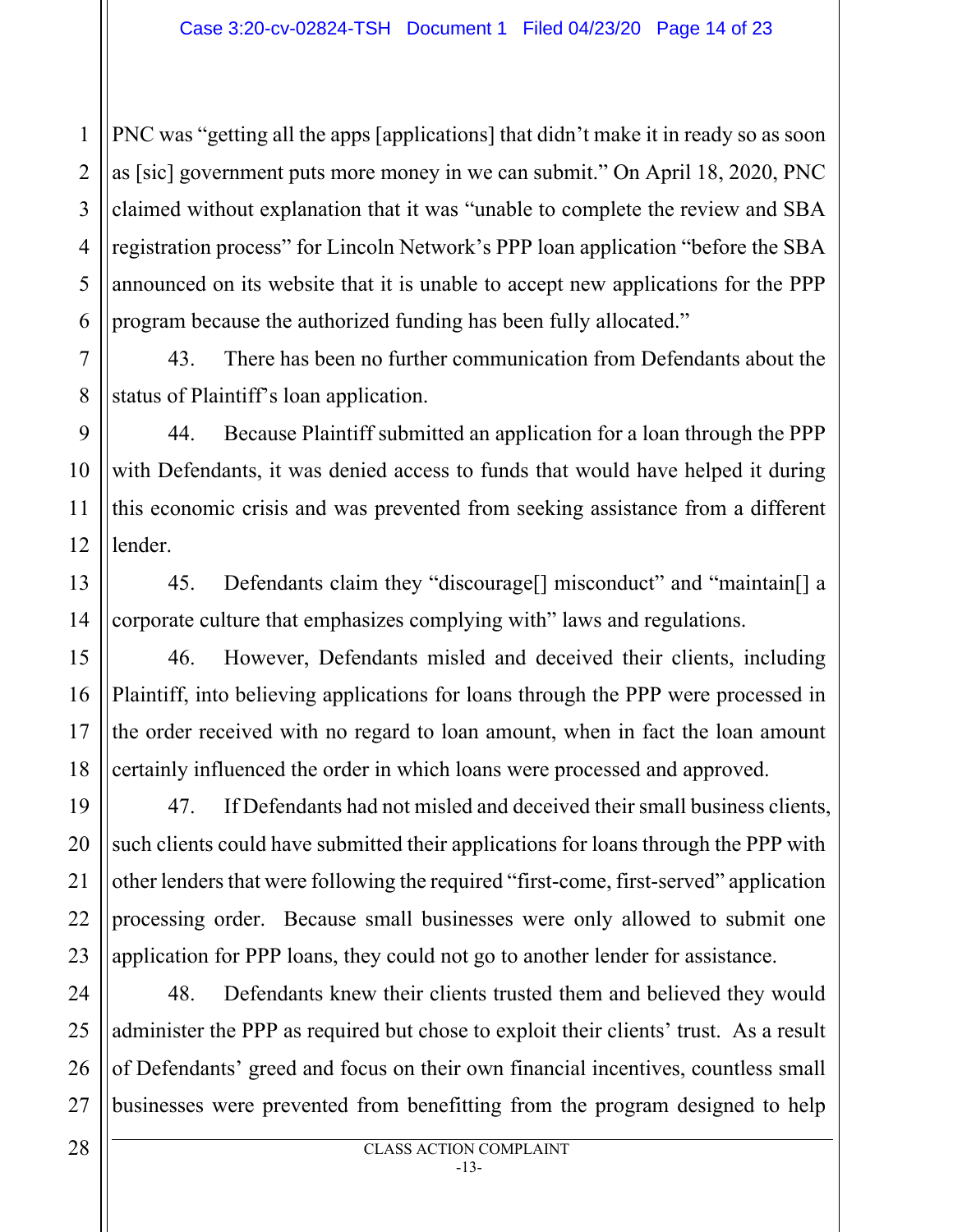1 2 3 4 5 6 them survive during the current Coronavirus crisis. Moreover, the delay and uncertainty caused by preferring bigger loan applications or "concierge" customers has wreaked devastating harm on Plaintiffs. Put simply, every day that passes without relief for these small businesses and other qualified applicants—and the hundreds of thousands of hardworking Americans they employ—pushes them closer or into financial ruin.

7

8

#### **V. CLASS ACTION ALLEGATIONS**

49. Plaintiff brings this action individually and on behalf of the following class (the "Class") pursuant to Rule 23:

All eligible persons or entities in the State of California who applied for a loan under the PPP with Defendants and whose applications were not processed by Defendants in accordance with SBA regulations and requirements or California law.

50. Excluded from the proposed Class are Defendants, any parent companies, subsidiaries, and/or affiliates, officers, directors, legal representatives, employees, co-conspirators, all governmental entities, and any judge, justice, or judicial officer presiding over this matter.

51. This action is brought and may be properly maintained as a class action. There is a well-defined community of interests in this litigation and the members of the Class are easily ascertainable.

52. The members in the proposed class are so numerous that individual joinder of all members is impracticable, and the disposition of the claims of the Class members in a single action will provide substantial benefits to the parties and Court.

53. Questions of law and fact common to Plaintiff and the Class include, but are not limited to, the following: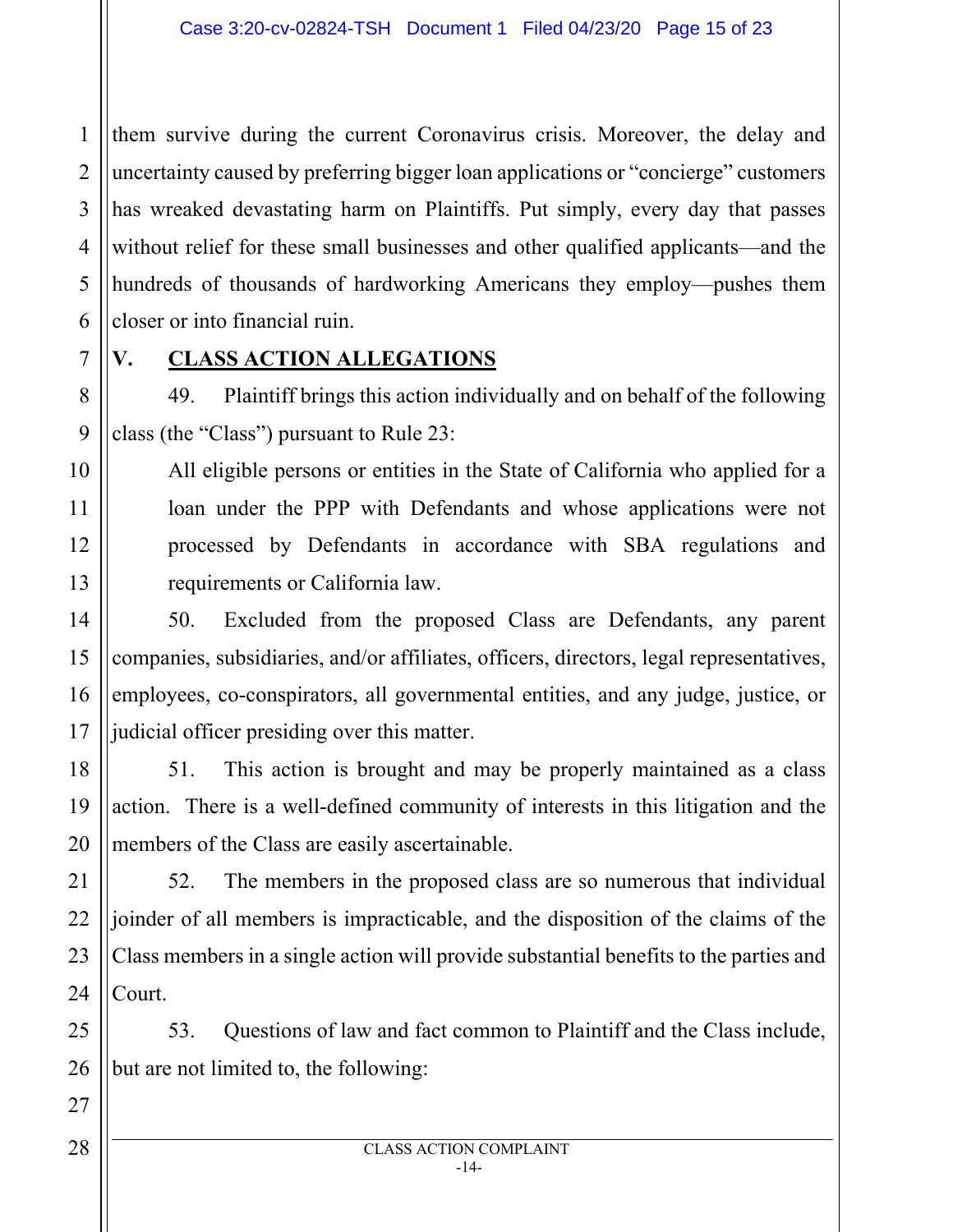| 1              | Whether Defendants violated the regulations for administering,                        |
|----------------|---------------------------------------------------------------------------------------|
| $\overline{2}$ | processing, and handling loans through the PPP;                                       |
| 3              | Whether Defendants made false, misleading, and deceptive                              |
| 4              | misrepresentations and omissions regarding their administration,                      |
| 5              | processing, and handling of the applications for loans from small                     |
| 6              | businesses through the PPP;                                                           |
| 7              | Whether Defendants failed to administer, process, and handle loans                    |
| 8              | on a "first-come, first-served" basis as required by the PPP;                         |
| 9              | Whether Defendants administered, processed, and handled larger                        |
| 10             | loans before smaller loans;                                                           |
| 11             | Whether Defendants violated various California laws;                                  |
| 12             | Whether Defendants engaged in false advertising;<br>$\bullet$                         |
| 13             | Whether Defendants fraudulently concealed material facts from their                   |
| 14             | clients;                                                                              |
| 15             | Whether Defendants' conduct was negligent per se;                                     |
| 16             | Whether Defendants breached a fiduciary duty;<br>$\bullet$                            |
| 17             | Whether Plaintiff and members of the Class are entitled to statutory                  |
| 18             | and punitive damages; and                                                             |
| 19             | Whether Plaintiff and the members of the Class are entitled to                        |
| 20             | declaratory and injunctive relief.                                                    |
| 21             | Defendants engaged in a course of common conduct that gave rise to<br>54.             |
| 22             | the legal rights sought to be enforced by Plaintiff individually and on behalf of the |
| 23             | other members of the Class. Identical statutory violations and business practices     |
| 24             | and harms are involved. Individual questions, if any, are not prevalent in            |
| 25             | comparison to the numerous common questions that dominate this action.                |
| 26             |                                                                                       |
| 27             |                                                                                       |
| 28             | <b>CLASS ACTION COMPLAINT</b>                                                         |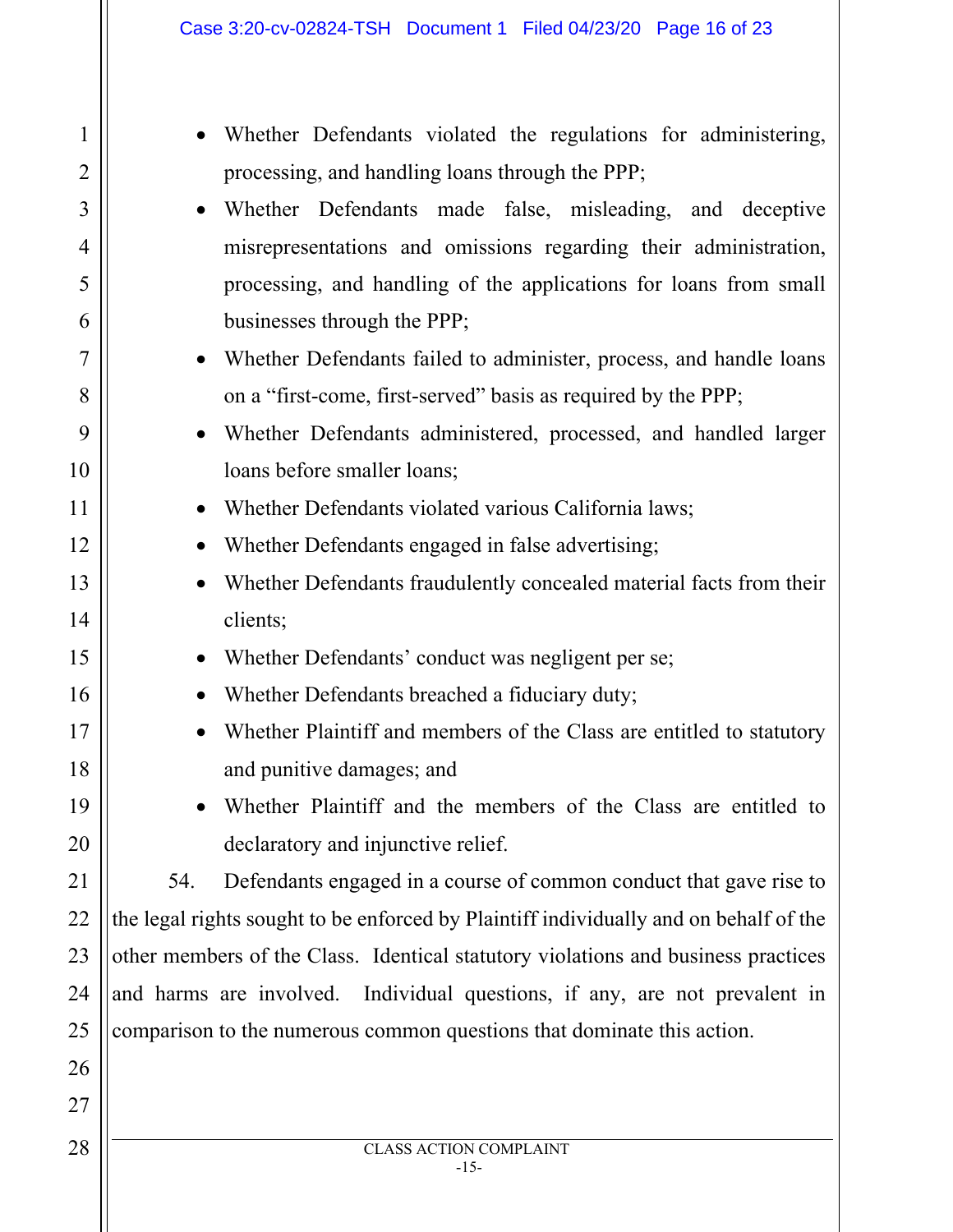1 55. Plaintiff's claims are typical of those of the members of the Class because they are based on the same underlying facts, events, and circumstances relating to Defendants' conduct.

56. Plaintiff will fairly and adequately represent and protect the interests of the Class, has no interests incompatible with the interests of the Class, and has retained counsel competent and experienced in class action, consumer protection, and false advertising litigation.

57. Class treatment is superior to other options for resolution of the controversy because the relief sought for each member of the Class is small such that, absent representative litigation, it would be infeasible for members of the Class to redress the wrongs done to them.

58. Questions of law and fact common to the Class predominate over any questions affecting only individual members of a Class.

59. As a result of the foregoing, class treatment is appropriate.

## **FIRST CAUSE OF ACTION**

## **Violation of California Business & Professions Code § 17200, et seq.**

60. Plaintiff incorporates by reference and realleges each and every allegation contained above, as though fully set forth herein.

61. The Unfair Competition Law ("UCL") prohibits any unlawful, unfair, or fraudulent business act or practice." Cal. Bus. & Prof. Code § 17200.

**Fraudulent** 

62. Defendants' misrepresentations and related omissions that they were working tirelessly to administer, process, and handle loan applications through the PPP in order to provide assistance to as many clients as possible and that they were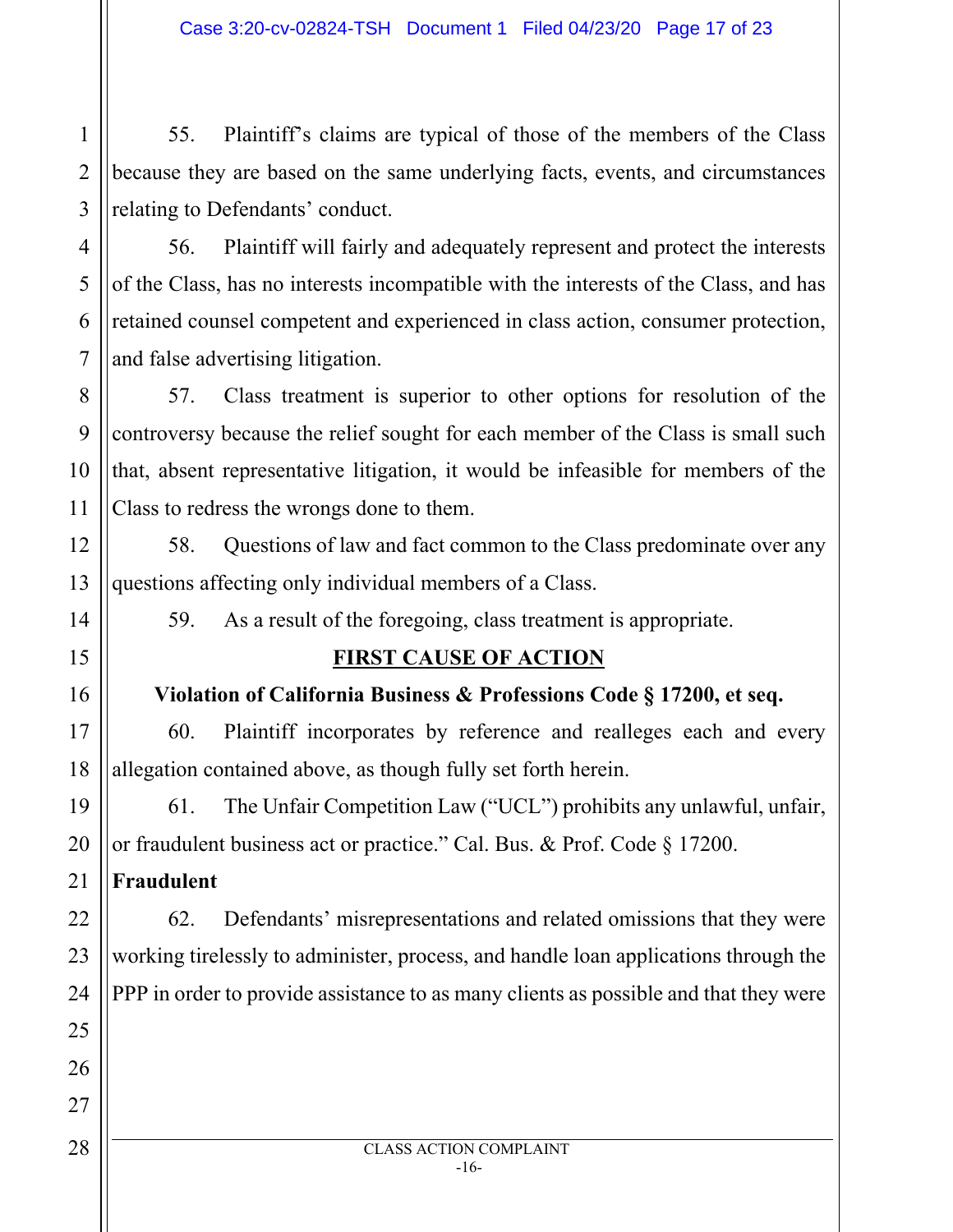1 otherwise following the requirements of the PPP are literally false, misleading, and likely to deceive the public.

**Unlawful** 

63. As alleged herein, Defendants have advertised and represented their administration of loans through the PPP, such that Defendants' actions as alleged herein violate at least the following law: The False Advertising Law, California Business & Professions Code § 17500, *et seq.* (the "FAL").

**Unfair** 

64. Defendants' conduct with respect to the administration, processing, and handling of the applications from small businesses for loans through the PPP was unfair because Defendants' conduct was immoral, unethical, unscrupulous, or substantially injurious to their clients. The utility of their conduct, if any, does not outweigh the gravity of harm to their victims.

65. Defendants' conduct with respect to the administration, processing, and handling of the applications from small businesses for loans through the PPP was also unfair because in order to maximize their financial gain associated with loans through the PPP, they prioritized larger loans over smaller ones while deceiving and misleading small business owners into believing their loans were processed on a "first-come, first-served" basis, as required by the PPP.

66. In accordance with California Business & Professions Code § 17203, Plaintiff seeks an order enjoining Defendants from continuing to conduct business through fraudulent or unlawful acts and practices and to discharge the funds they received from the PPP to Plaintiff and the Class members.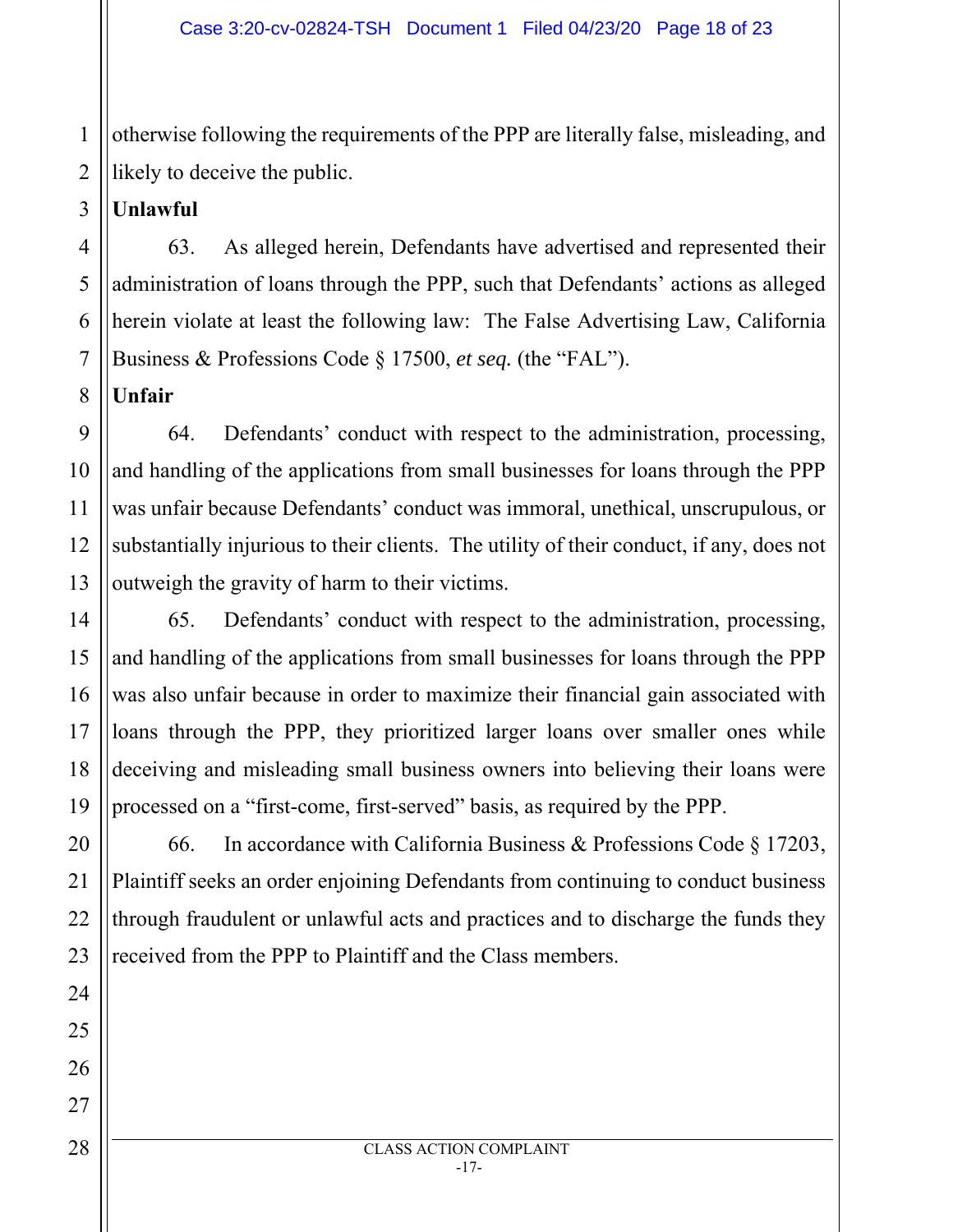#### **SECOND CAUSE OF ACTION Violation of California's False Advertising Law, California Business & Professions Code § 17500, et seq.**

67. Plaintiff incorporates by reference and realleges each and every allegation contained above, as though fully set forth herein.

68. California's False Advertising Law ("FAL") prohibits the performance of services, professional or otherwise "which [are] untrue or misleading." Cal. Bus. & Prof. Code § 17500.

69. As set forth herein, Defendants' misrepresentations and omissions regarding compliance with applicable laws and regulations, including SBA rules and requirements, were literally false, misleading, and likely to deceive the public.

70. Defendants knew or reasonably should have known that all these claims were untrue or misleading.

71. Plaintiff and the Class members are entitled to statutory, injunctive, and equitable relief in the amount of money in their respective PPP loan application.

## **THIRD CAUSE OF ACTION**

#### **Breach of Fiduciary Duty**

72. Plaintiff incorporates by reference and realleges each and every allegation contained above, as though fully set forth herein.

73. The Defendants owed and owe Plaintiff and the Class members fiduciary obligations. By reason of their fiduciary relationships, the Defendants owed and owe Plaintiff and the Class members the highest obligation of good faith, fair dealing, loyalty, and due care.

74. The Defendants violated and breached their fiduciary duties to Plaintiff and the Class members.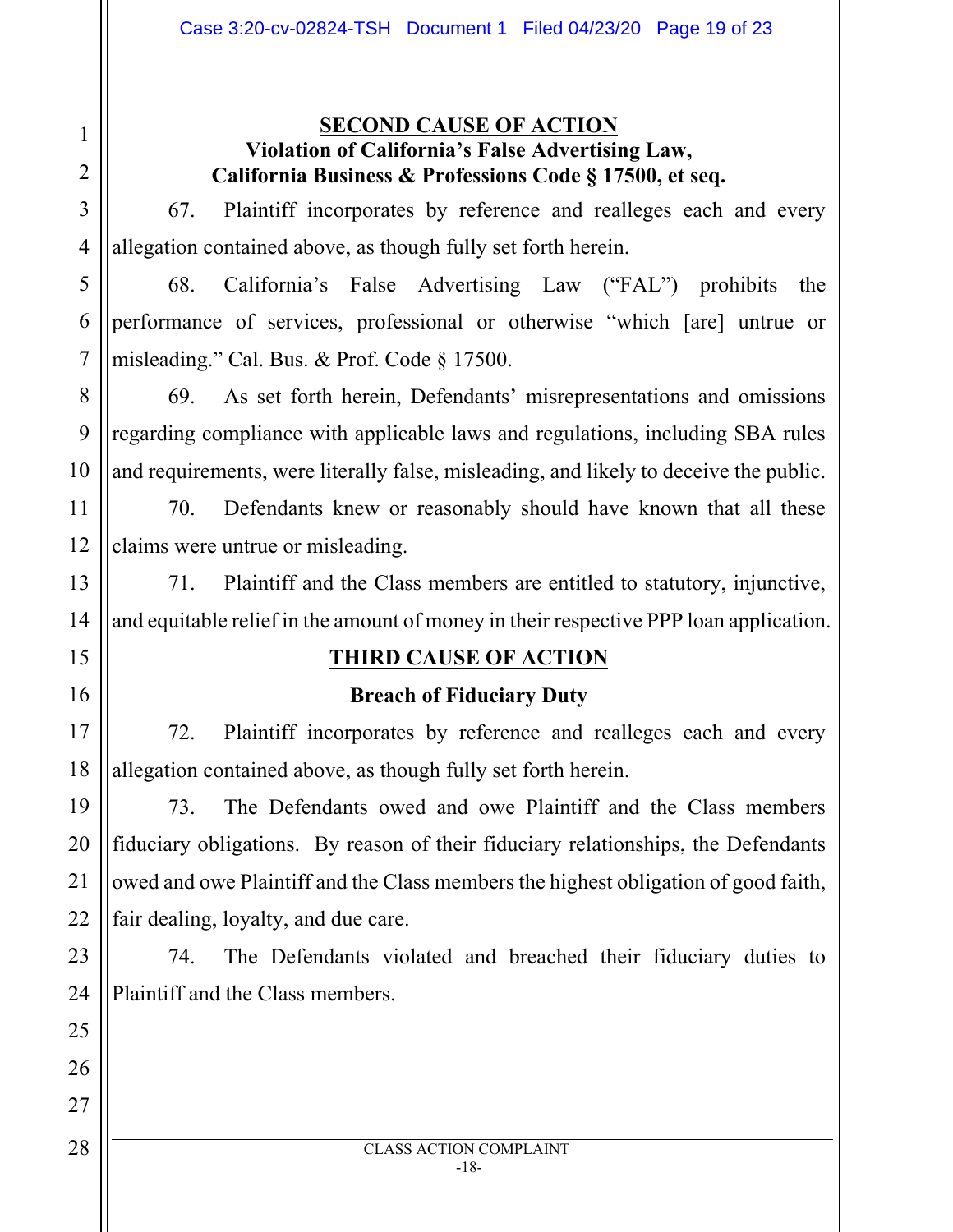75. Defendants made false, misleading, and deceptive misrepresentations and omissions regarding their administration, processing, and handling of the applications for loans from small businesses through the PPP.

76. Because Defendants misrepresented their compliance with SBA regulations and requirements and California law, and omitted to disclose the material information as to their practice or policies of favoring their customers and/or larger loans, the Defendants did not engage in arms-length transactions with Plaintiff and other Class members.

77. Additionally, Defendants unjustly profited from the administration, processing, and handling of loans through the PPP as they received origination fees based on the loan amounts.

78. Consequently, as alleged herein, Defendants prioritized larger loansand thus larger fees—over smaller loans to the detriment of Plaintiff and the Class.

79. As a direct and proximate result of the Defendants' breaches of their fiduciary obligations, Plaintiff and the Class members have sustained significant damages, as alleged herein. As a result of the misconduct alleged herein, Defendants are liable to Plaintiff and the Class members.

80. Plaintiff and the Class members seek declaratory relief, attorneys' fees, costs, and any other just and proper relief available under the law.

## **FOURTH CAUSE OF ACTION**

## **Negligence**

81. Plaintiff incorporates by reference and realleges each and every allegation contained above, as though fully set forth herein.

82. Defendants' conduct is negligent per se.

83. As set forth above and below, Defendants violated their statutory duties under numerous statutes, including the FAL and UCL.

1

2

3

4

5

6

7

8

9

10

11

12

13

14

15

16

17

18

19

20

21

22

23

24

25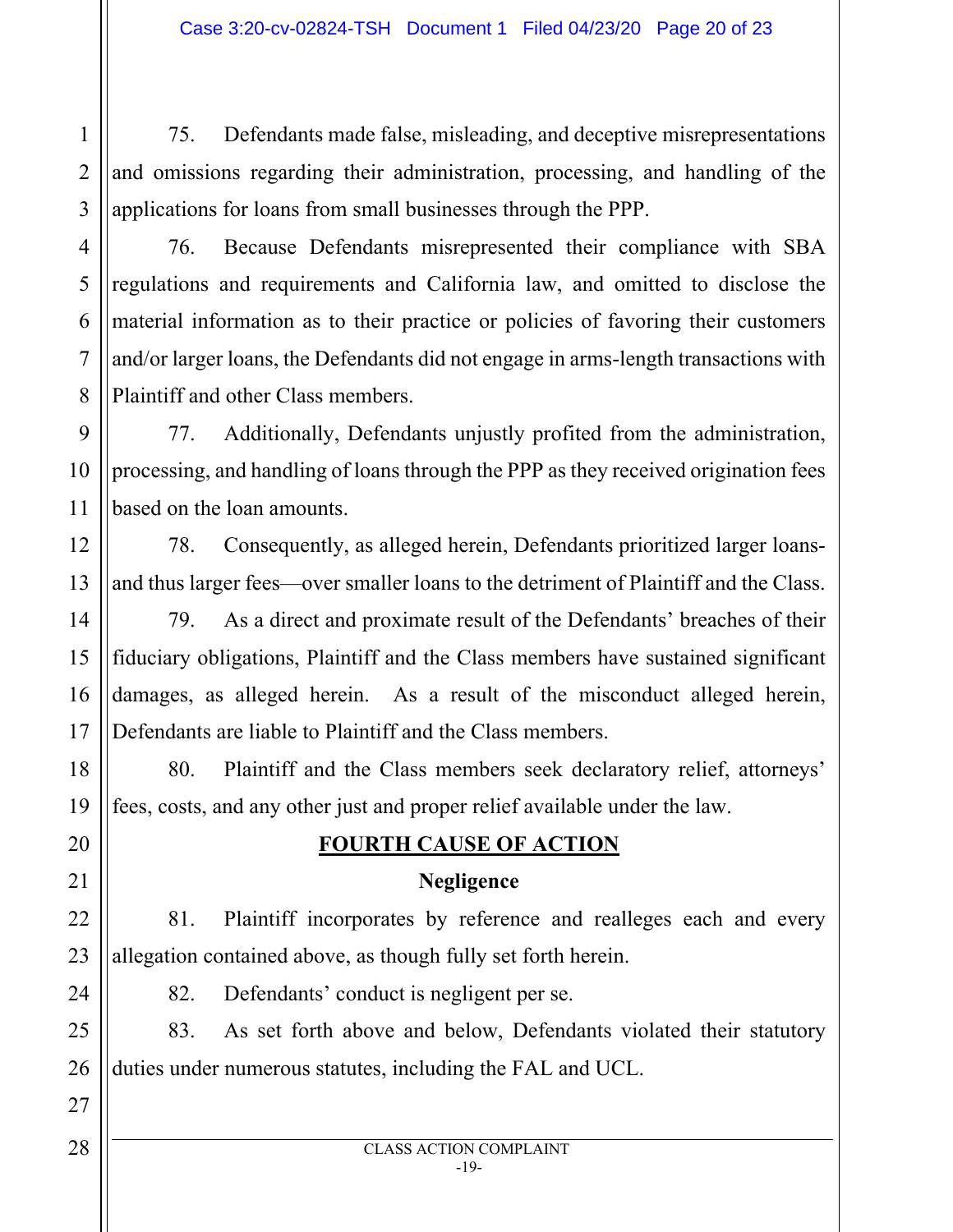84. Additionally, Defendants must comply with SBA regulations such as 13 CFR Part 120.140, which states, among other things, that lenders "must act ethically and exhibit good character" that prohibits "engag[ing] in conduct reflecting a lack of business integrity or honesty." 13 CFR Part 120.140(f); *see also* 13 CFR Part 120.140(b), (j)(1), (l).

85. Defendants' violations of such statutes is negligence per se and was a substantial factor in the harm suffered by Plaintiff and the Class members, including their submission of applications for loans through the PPP with Defendants who violated the "first-come, first-served" basis for processing loan applications, as dictated by the PPP, when they processed larger loans ahead of smaller loans.

86. As set forth above, such laws were intended to ensure that a company's claims about its services are truthful and accurate and that they engaged in business in an ethically and honest manner.

87. By virtue of Defendants' negligence, Plaintiff and the Class members have been damaged in an amount to be proven at trial or alternatively, seek rescission and disgorgement under this Count.

18 **VI. DEMAND FOR JURY TRIAL** 

88. Plaintiff demands a trial by jury on all issues so triable.

## **VII. PRAYER FOR RELIEF**

WHEREFORE, Plaintiff, individually and on behalf of the Class, prays for the following for relief:

1. Certifying the proposed Class; appointing Plaintiff as Class representative, and its undersigned counsel as Class counsel;

1

2

3

4

5

6

7

8

9

10

11

12

13

14

15

16

17

19

20

21

22

23

24

25

26

27

2. An order requiring Defendants to bear the costs of class notice;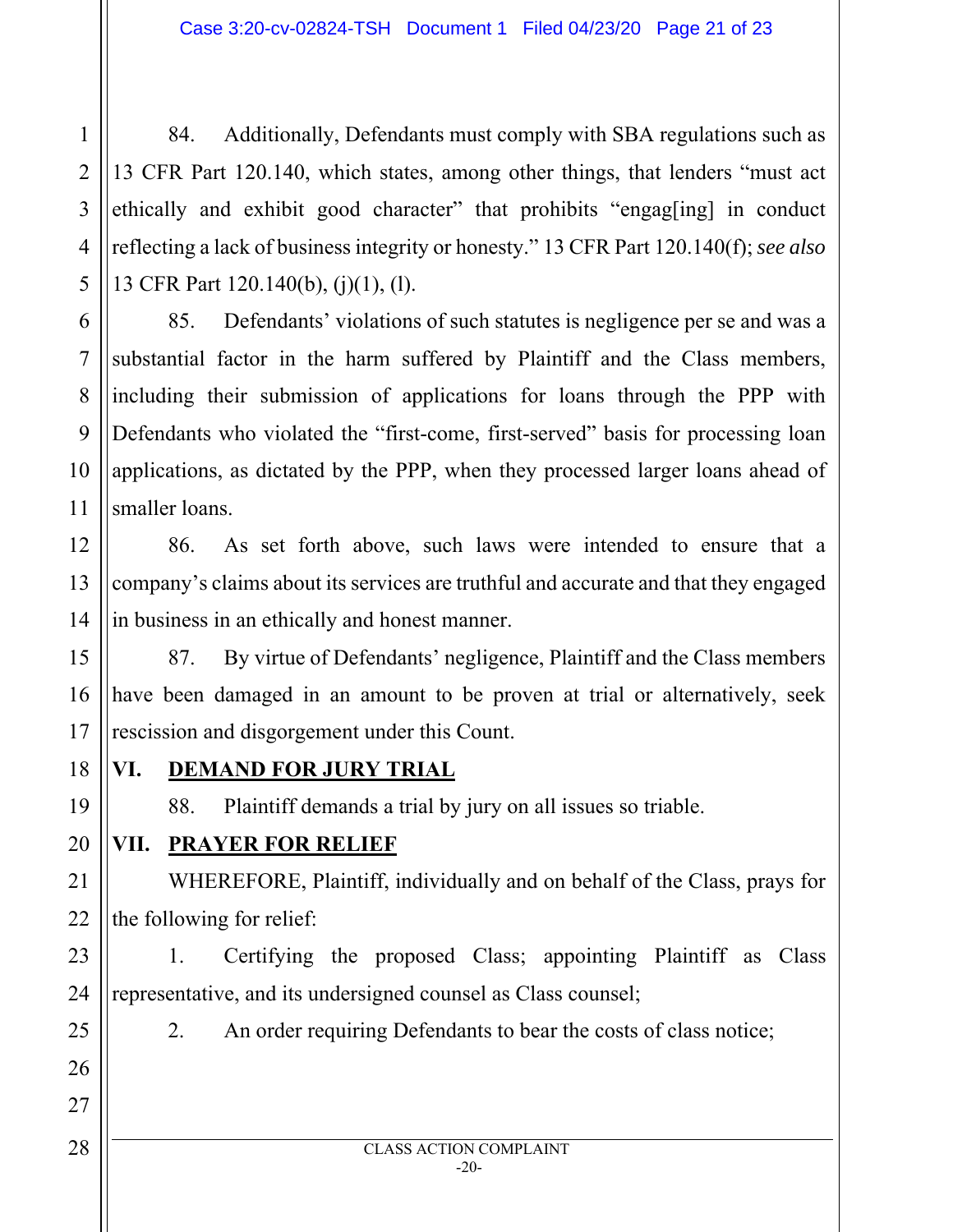1 2 3 3. An order enjoining Defendants from administering, processing, or handling loans through the PPP in violation of SBA regulations and requirements or California law;

4 5 6 7 4. An order awarding declaratory relief, and any further retrospective or prospective injunctive relief permitted by law or equity, including enjoining Defendants from continuing the unlawful practices as alleged herein, and injunctive relief to remedy Defendants' past conduct;

8 9 10 5. An order requiring Defendants to disgorge or return all monies, revenues, and profits obtained by means of any wrongful or unlawful act or practice;

11 12 6. An order requiring Defendants to pay punitive damages on any count so allowable;

13 14 7. An order requiring Defendants to pay all statutory damages permitted under the counts alleged herein;

15 16 8. An order awarding attorneys' fees and costs, including the costs of pre-suit investigation, to Plaintiff and the Class members; and

17 18 9. An order providing for all other such equitable relief as may be just and proper.

19 Date: April 23, 2020 Respectfully submitted,

20

21

22

23

24

25

26

27

BERGER MONTAGUE PC */s/ Benjamin Galdston* BENJAMIN GALDSTON 12544 High Bluff Drive, Suite 340 San Diego, CA 92130 Tel: (619) 489-0300 Email: bgaldston@bm.net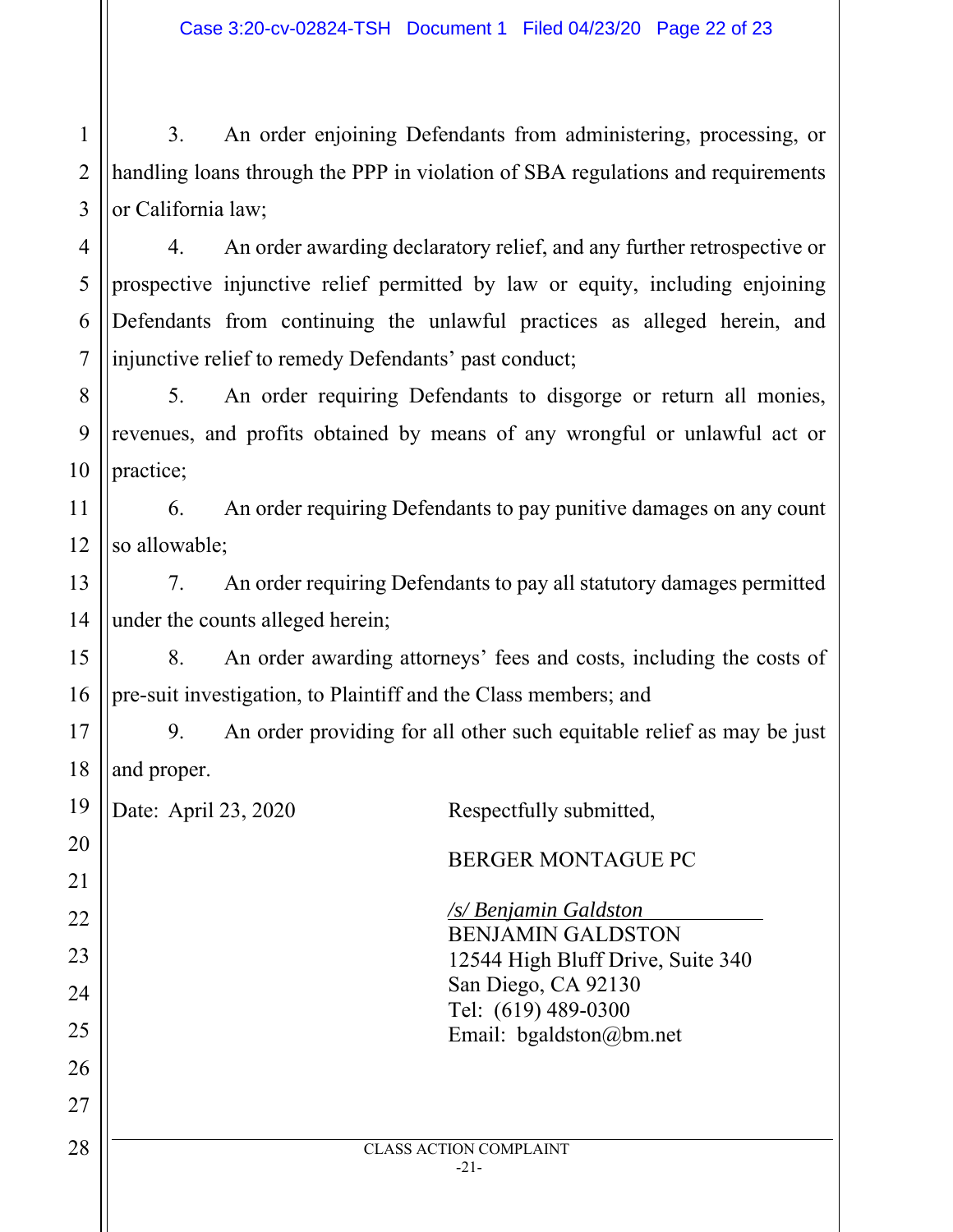28 || CLASS ACTION COMPLAINT BRYSON LAW PLLC Daniel K. Bryson (*pro hac vice* forthcoming) PO Box 12638 Raleigh, NC 27605 Tel: (919) 600-5000 Fax: (919) 600-5035 Email: dan@whitfieldbryson.com LOCKRIDGE GRINDAL NAUEN P.L.L.P. Robert K. Shelquist (*pro hac vice* forthcoming) Rebecca A. Peterson (SBN 241858) 100 Washington Avenue South, Suite 2200 Minneapolis, MN 55401 Tel.: (612) 339-6900 Fax: (612) 339-0981 Email: rkshelquist@locklaw.com rapeterson@locklaw.com GREG COLEMAN LAW PC Alex R. Straus (SBN 321366) 16748 McCormick Street Los Angeles, CA 91436 Tel.: (310) 450-9689 Email: alex@gregcolemanlaw.com -and-Gregory F. Coleman (*pro hac vice* forthcoming) First Tennessee Plaza 800 South Gay Street, Suite 100 Knoxville, TN 37929 Tel.: (865) 247-0080 Email: greg@gregcolemanlaw.com *Attorneys for Plaintiff and the Proposed Class*